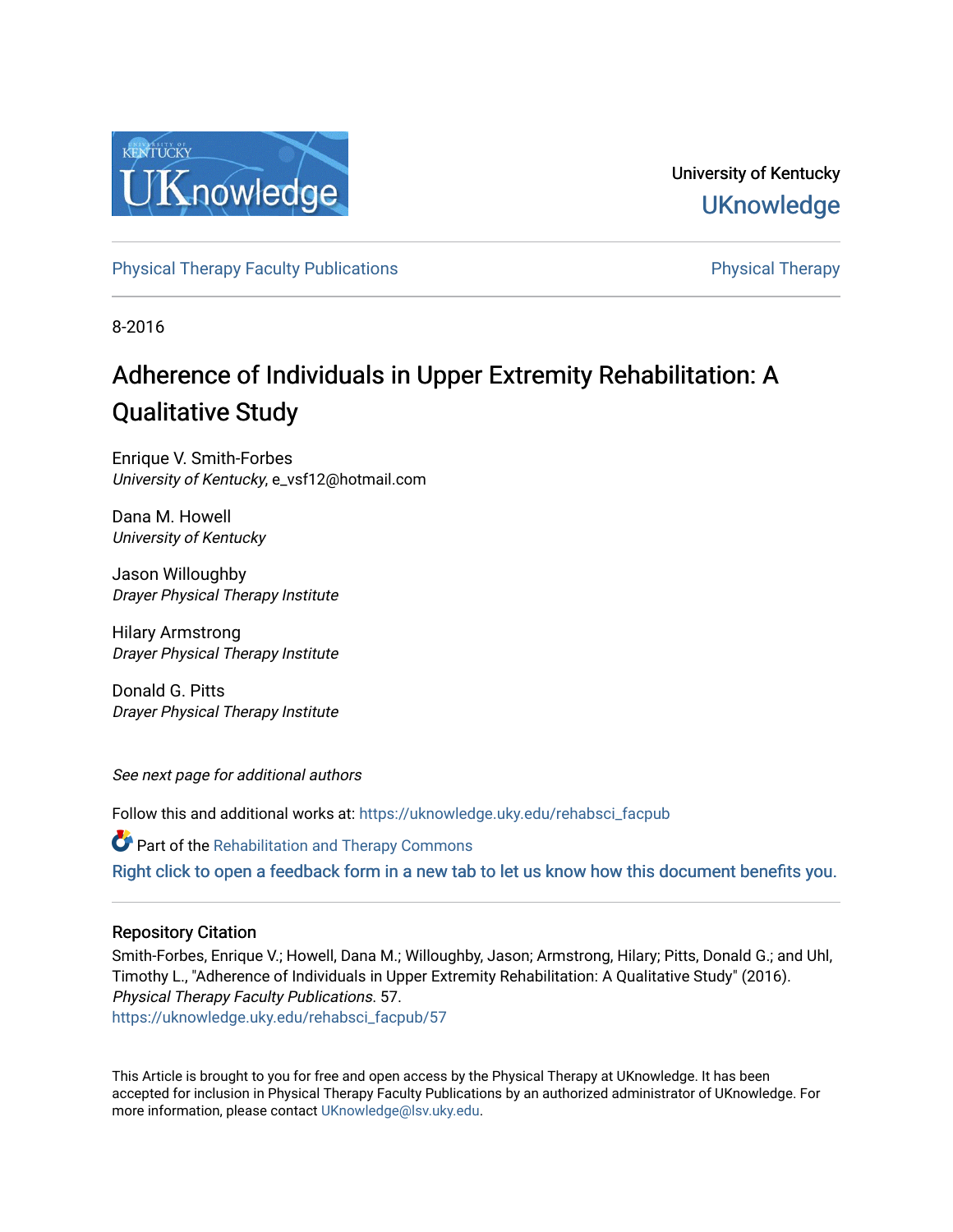### Adherence of Individuals in Upper Extremity Rehabilitation: A Qualitative Study

Digital Object Identifier (DOI) http://dx.doi.org/10.1016/j.apmr.2015.11.008

#### Notes/Citation Information

Published in Archives of Physical Medicine and Rehabilitation, v. 97, issue 8, p. 1262-1268.e1.

© 2016 American Congress of Rehabilitation Medicine. Published by Elsevier Inc. All rights reserved.

This manuscript version is made available under the CC-BY-NC-ND 4.0 license <http://creativecommons.org/licenses/by-nc-nd/4.0/>

The document available is the authors' post-peer-review final draft of the article.

#### Authors

Enrique V. Smith-Forbes, Dana M. Howell, Jason Willoughby, Hilary Armstrong, Donald G. Pitts, and Timothy L. Uhl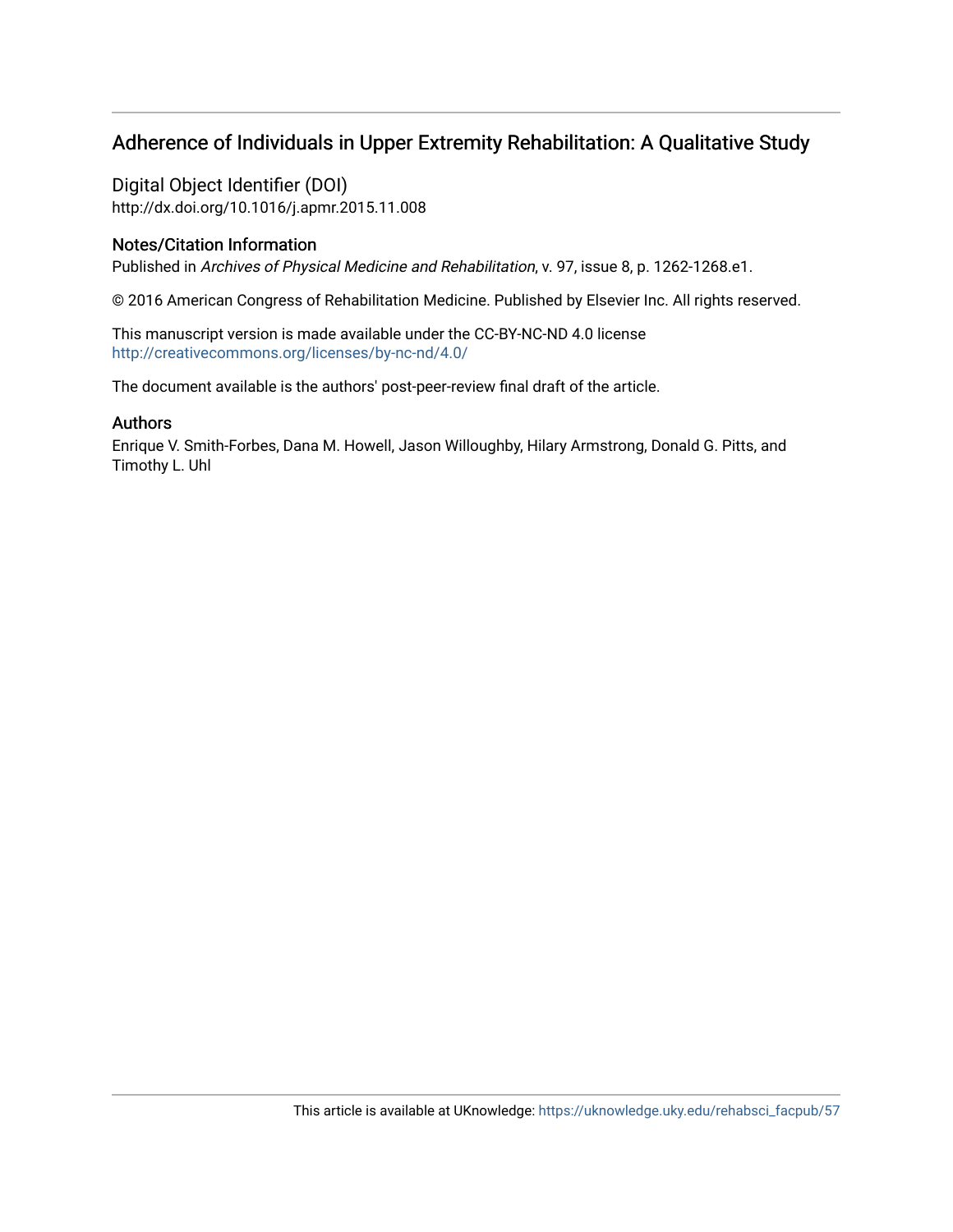# **© 2016 American Congress of Rehabilitation Medicine. Published by Elsevier Inc. All rights reserved.**

**© 2016. This manuscript version is made available under the CC‐BY‐NC‐ND 4.0 license http://creativecommons.org/licenses/by‐nc‐ nd/4.0/**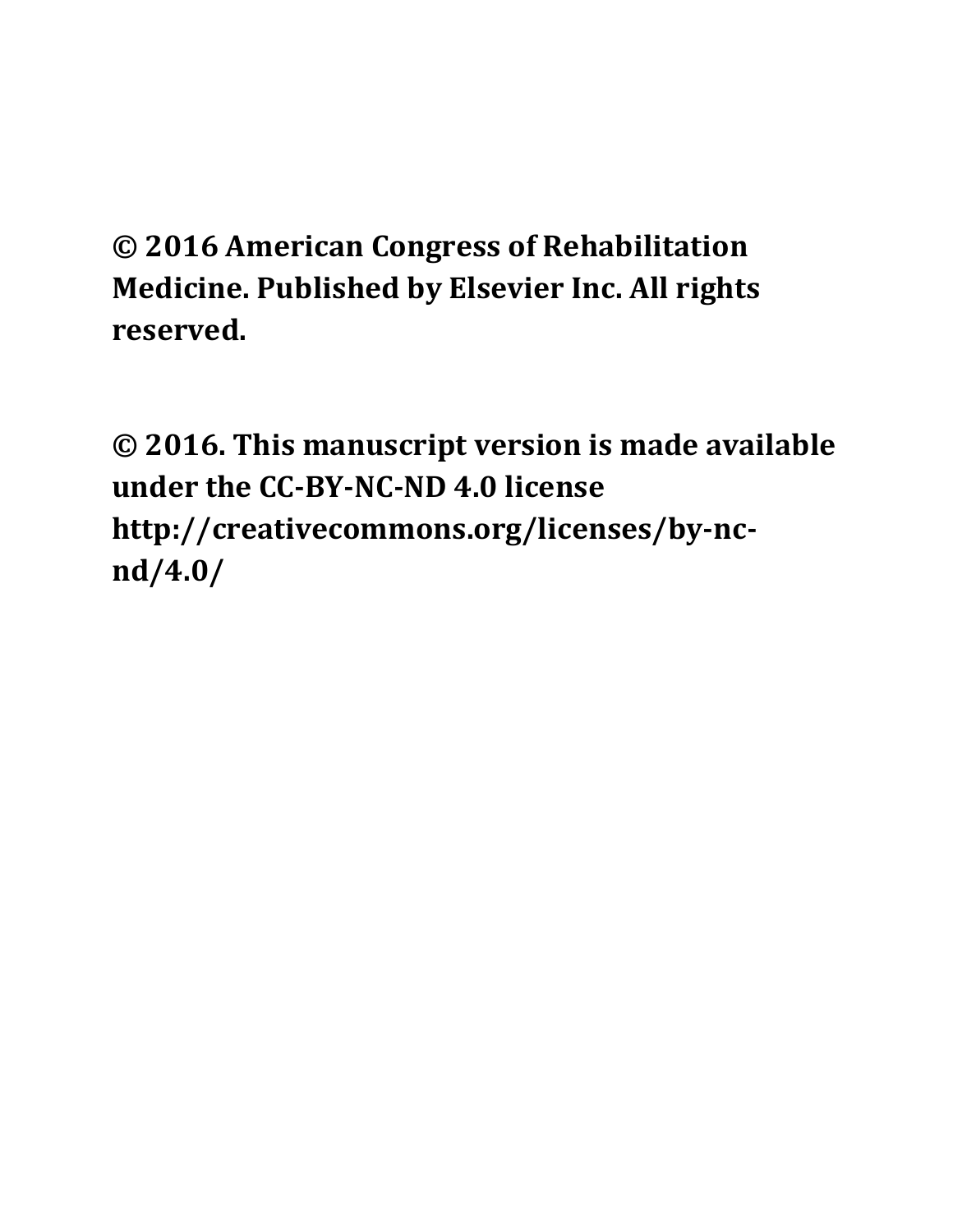## **Accepted Manuscript**

Adherence of Individuals in Upper Extremity Rehabilitation: A Qualitative Study

Major Enrique V. Smith-Forbes, PhD, OTR/L, CHT, Dana M. Howell, PhD, OTD, OTR/L, Jason Willoughby, MHS, OTR/L, CHT, Hilary Armstrong, MBA, Donald G. Pitts, MS, OTR/L, CHT, Tim L. Uhl, PT, ATC, PhD, FNATA

 $PII:$ S0003-9993(15)01475-6

DOI: 10.1016/j.apmr.2015.11.008

Reference: **YAPMR 56379** 

ARCHIVES OF PHYSICAL MEDICINE AND REHABILITATION To appear in:

Received Date: 15 October 2015

Revised Date: 29 October 2015

Accepted Date: 17 November 2015

Please cite this article as: Smith-Forbes MEV, Howell DM, Willoughby J, Armstrong H, Pitts DG, Uhl TL, Adherence of Individuals in Upper Extremity Rehabilitation: A Qualitative Study, ARCHIVES OF PHYSICAL MEDICINE AND REHABILITATION (2016), doi: 10.1016/j.apmr.2015.11.008.

This is a PDF file of an unedited manuscript that has been accepted for publication. As a service to our customers we are providing this early version of the manuscript. The manuscript will undergo copyediting, typesetting, and review of the resulting proof before it is published in its final form. Please note that during the production process errors may be discovered which could affect the content, and all legal disclaimers that apply to the journal pertain.

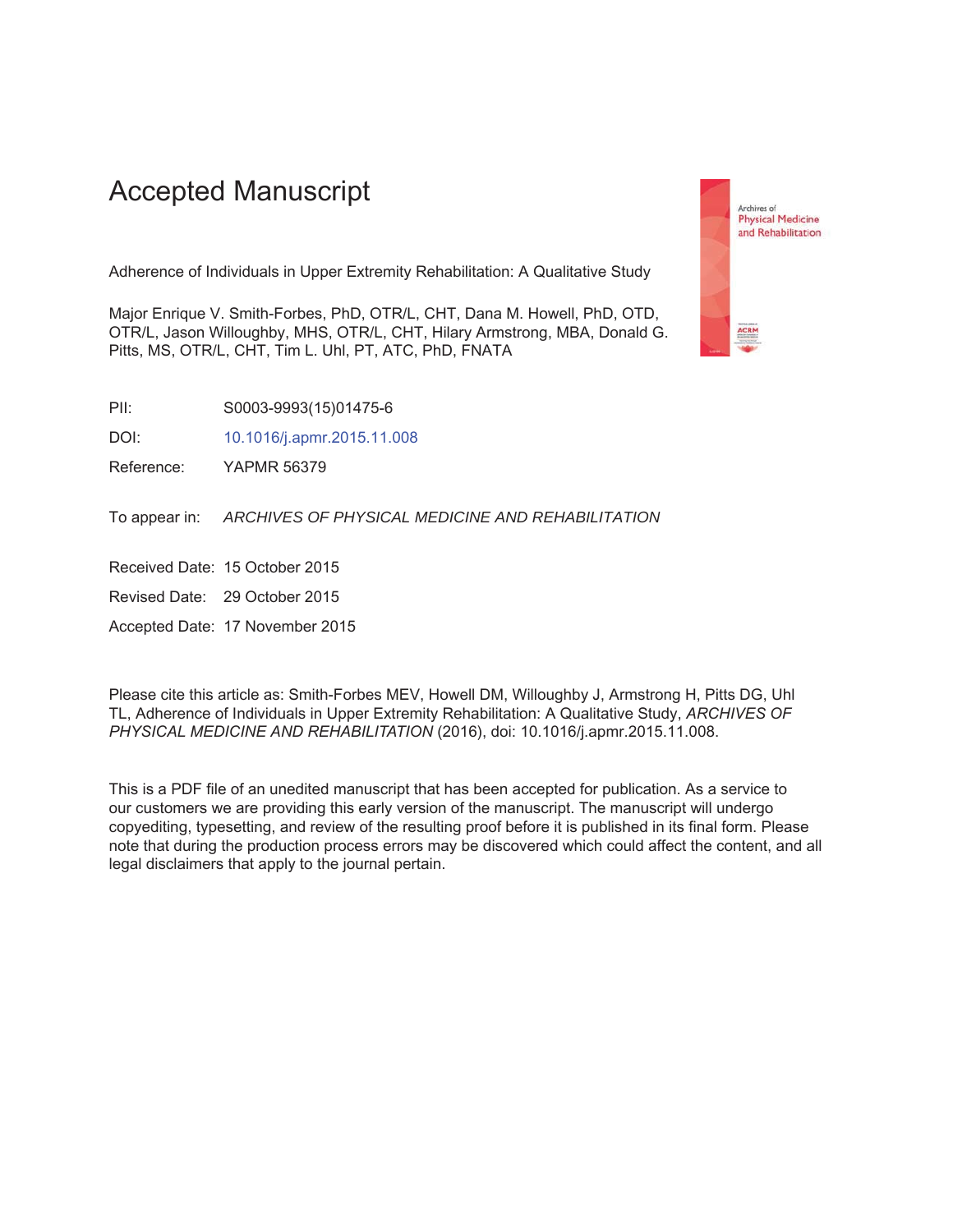*"Back Into Life": Adherence Experience* 

#### **Adherence of Individuals in Upper Extremity Rehabilitation: A Qualitative Study**

2 Authors:

- 3 Major Enrique V., Smith-Forbes, PhD, OTR/L, CHT<sup>a,,b,\*</sup>
- 4 Dana M., Howell, PhD, OTD, OTR/L<sup>ac</sup>
- 5 Jason Willoughby, MHS, OTR/L,  $CHT<sup>d</sup>$
- 6 Hilary Armstrong,  $MBA<sup>d</sup>$
- 7 Donald, G., Pitts, MS, OTR/L, CHT<sup>d</sup>
- 8 Tim, L., Uhl, PT, ATC, PhD, FNATA<sup>a</sup>
- Enabilitation Sciences, University of Kentuck<br>
1. 40536-0200, USA<br>
1. Apple Sciences, University of Kentuck<br>
1. Apple Sciences (Manuscript Sciences)<br>
1. Applement Decimation Comparison<br>
1. Applement Decimation Comparison<br> <sup>a</sup> College of Health Sciences, Department of Rehabilitation Sciences, University of Kentucky,
- 10 Room 210c, 900 S. Limestone, Lexington, KY, 40536-0200, USA
- <sup>b</sup> Graduate Medical Education, United States Army, Fort Sam Houston, TX, United States.
- 12 <sup>c</sup> Department of Occupational Therapy, Eastern Kentucky University, Richmond, KY, USA
- Hand & Physical Therapy/ Drayer Phy<br>was presented on March 28, 2014 at the<br>tional Sciences Annual Conference in<br>'aper Award'' at the  $37<sup>th</sup>$  American Soc<br>resented on December 5, 2014 at the ar<br>f the United States (AMS 13 d Kentucky Hand & Physical Therapy/ Drayer Physical Therapy Institute, Lexington, KY, USA
- 14 This study was presented on March 28, 2014 at the University of Kentucky Center for Clinical
- 15 and Translational Sciences Annual Conference in Lexington, Kentucky, and won "The Best"
- 16 Scientific Paper Award" at the 37<sup>th</sup> American Society of Hand Therapy 2014 Meeting in Boston,
- 17 MA, and presented on December 5, 2014 at the annual meeting of the Association of Military
- 18 Surgeons of the United States (AMSUS). This abstract was accepted for the 2016 American
- 19 Occupational Therapy Association Meeting in Chicago, IL. This study fulfilled part of the degree
- 20 requirements for the first author.
- 21 \* Corresponding author. Tel.: +1 832 971 7757; fax: +1 859 323 6003.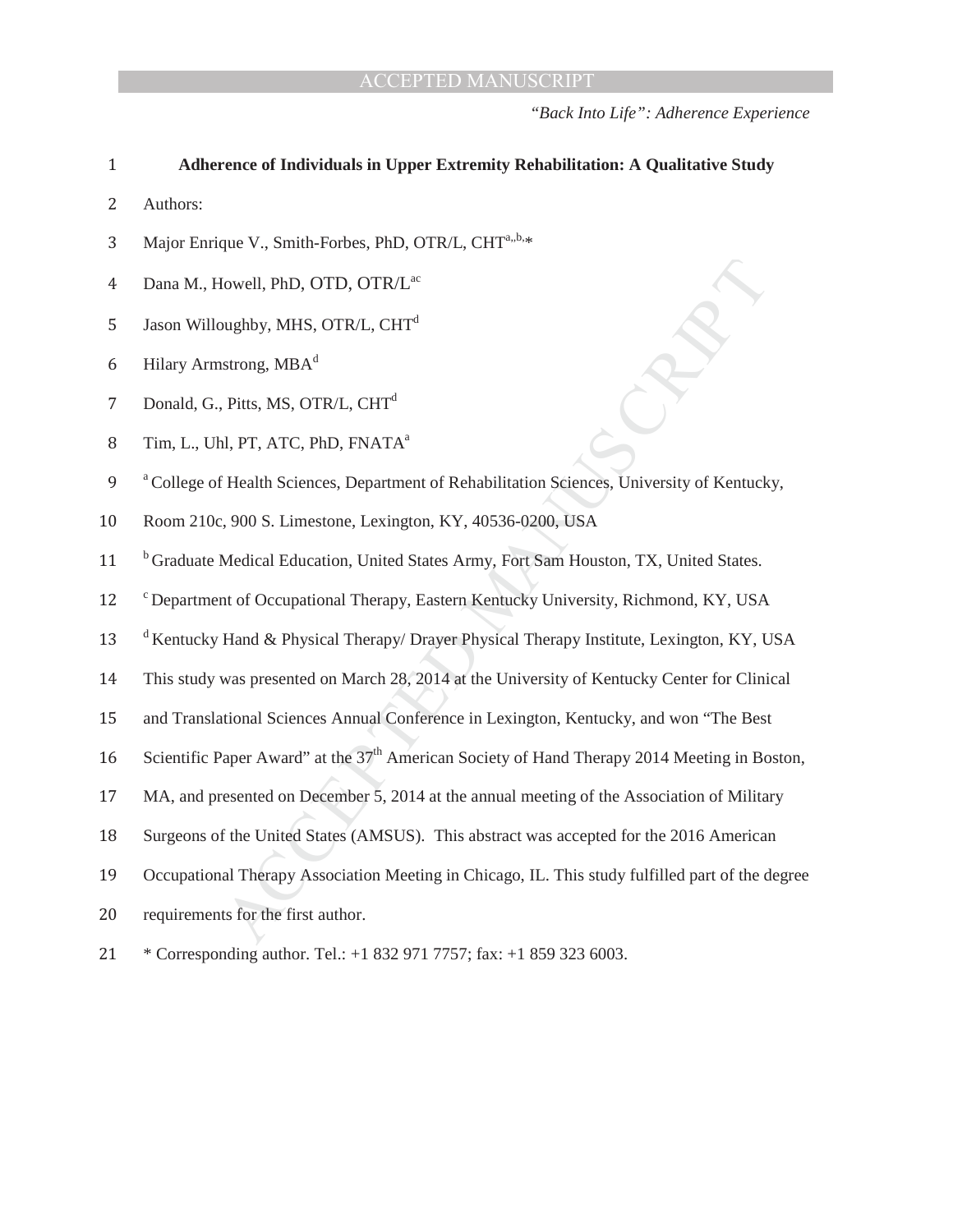*"Back Into Life": Adherence Experience* 

- 22 E-mail address: enrique.smith-forbes@uky.edu (E.V. Smith-Forbes). Business address:
- 23 Graduate Medical Education, Fort Sam Houston Clinic, Building 1179, Room 1A38, 3100
- 24 Schofield Road, Fort Sam Houston, TX 78234
- 25

#### ʹ **Acknowledgements:**

- 27 We thank the following therapists for their contributions in data collection:
- Intributions in data collection:<br>MHS, OTR/L, CHT; and Sheila, Hall, MS, PT<br>persons named in the Acknowledgments and<br>all patients participating in this study.<br>disclose relevant to this manuscript. 28 Ryan, K. Morgan, MS, OTR/L; Karen Clark, MHS, OTR/L, CHT; and Sheila, Hall, MS, PT.
- 29 Written permission has been obtained from all persons named in the Acknowledgments and
- 30 patient consent forms have been collected for all patients participating in this study.

31

#### ͵ʹ **Disclaimer**

- 33 The authors have no financial relationships to disclose relevant to this manuscript.
- expressed herein are those of the author<br>Brooke Army Medical Center, the U.S<br>ne Surgeon General, the Department of<br>nment. ͵Ͷ The views expressed herein are those of the authors and do not reflect the official policy or
- 35 position of Brooke Army Medical Center, the U.S. Army Medical Department, the U.S. Army
- 36 Office of the Surgeon General, the Department of the Army, the Department of Defense or the
- 37 U.S. Government.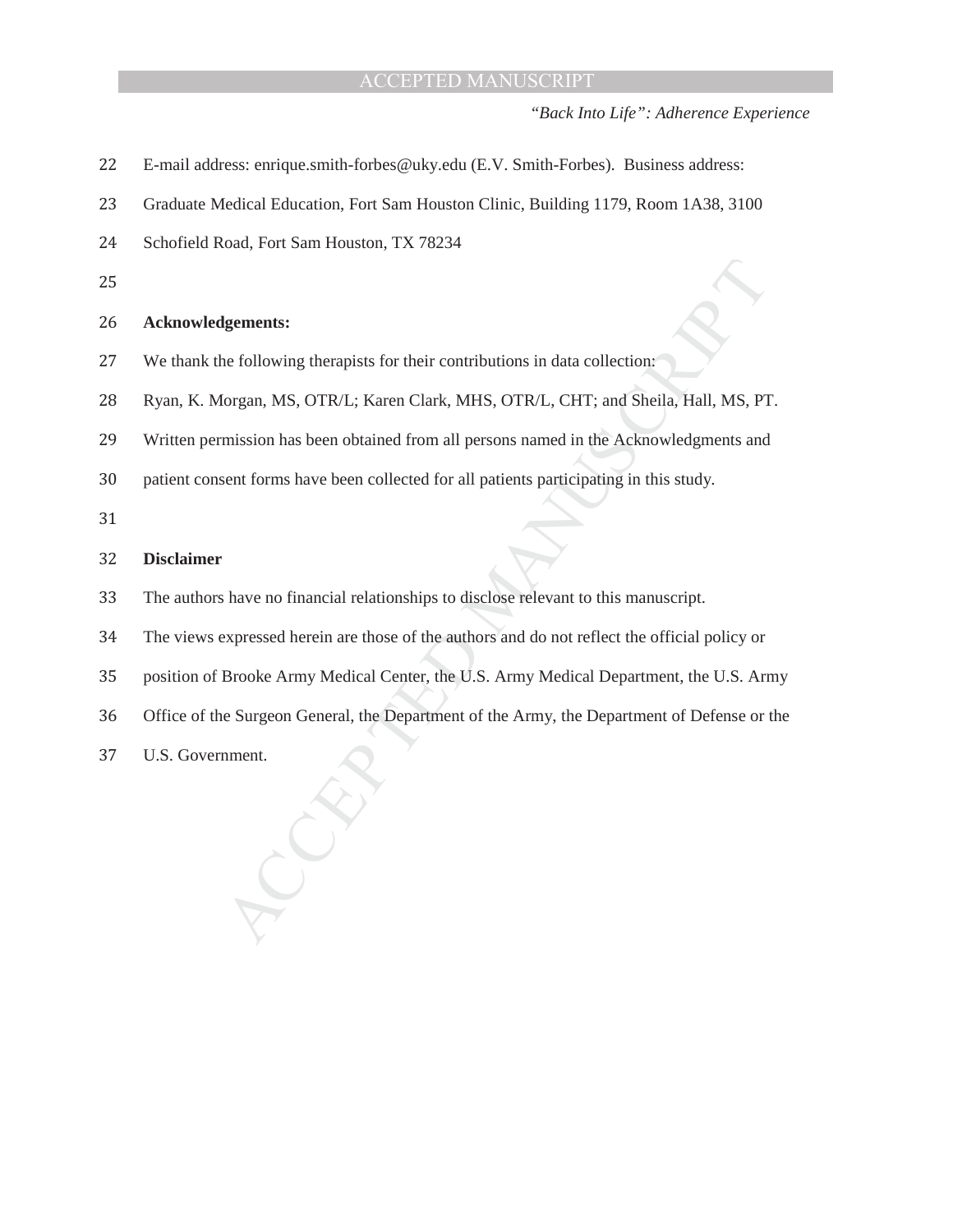*"Back into Life": Adherence Experience* 

| $\mathbf{1}$ | <b>Adherence of Individuals in Upper Extremity Rehabilitation: A Qualitative Study</b>                |
|--------------|-------------------------------------------------------------------------------------------------------|
| 2            |                                                                                                       |
| 3            |                                                                                                       |
| 4            | <b>ABSTRACT</b>                                                                                       |
| 5            | <b>Objective:</b> The purpose of this phenomenological study was to describe the rehabilitation       |
| 6            | experiences, expectations, and treatment adherence of patients receiving Upper Extremity (UE)         |
| 7            | rehabilitation, who demonstrated discrepancy between functional gains and overall                     |
| 8            | improvement.                                                                                          |
| 9            | <b>Design:</b> Qualitative (phenomenological) interviews and analysis.                                |
| 10           | Setting: Outpatient UE rehabilitation.                                                                |
| 11           | Participants: Ten patients with acute UE injuries.                                                    |
| 12           | <b>Interventions:</b> Not applicable.                                                                 |
| 13           | Main Outcome Measure: Concerns related to UE rehabilitation patients demonstrating                    |
| 14           | discrepancy between outcome measures.                                                                 |
|              |                                                                                                       |
| 15           | <b>Results:</b> Five key themes emerged from the interviews of patients demonstrating discrepancy in  |
| 16           | their self-reported patient outcomes; 1) Desire to return to normal, 2) Initial anticipation of brief |
| 17           | recovery, 3) Trust of therapist, 4) Can't stop living, 5) Feelings of ambivalence. Challenges         |
| 18           | included living with the desire to move back into life. Multiple factors affected patient             |
| 19           | adherence: Cost of treatment, patient-provider relationship, (difference between therapist and        |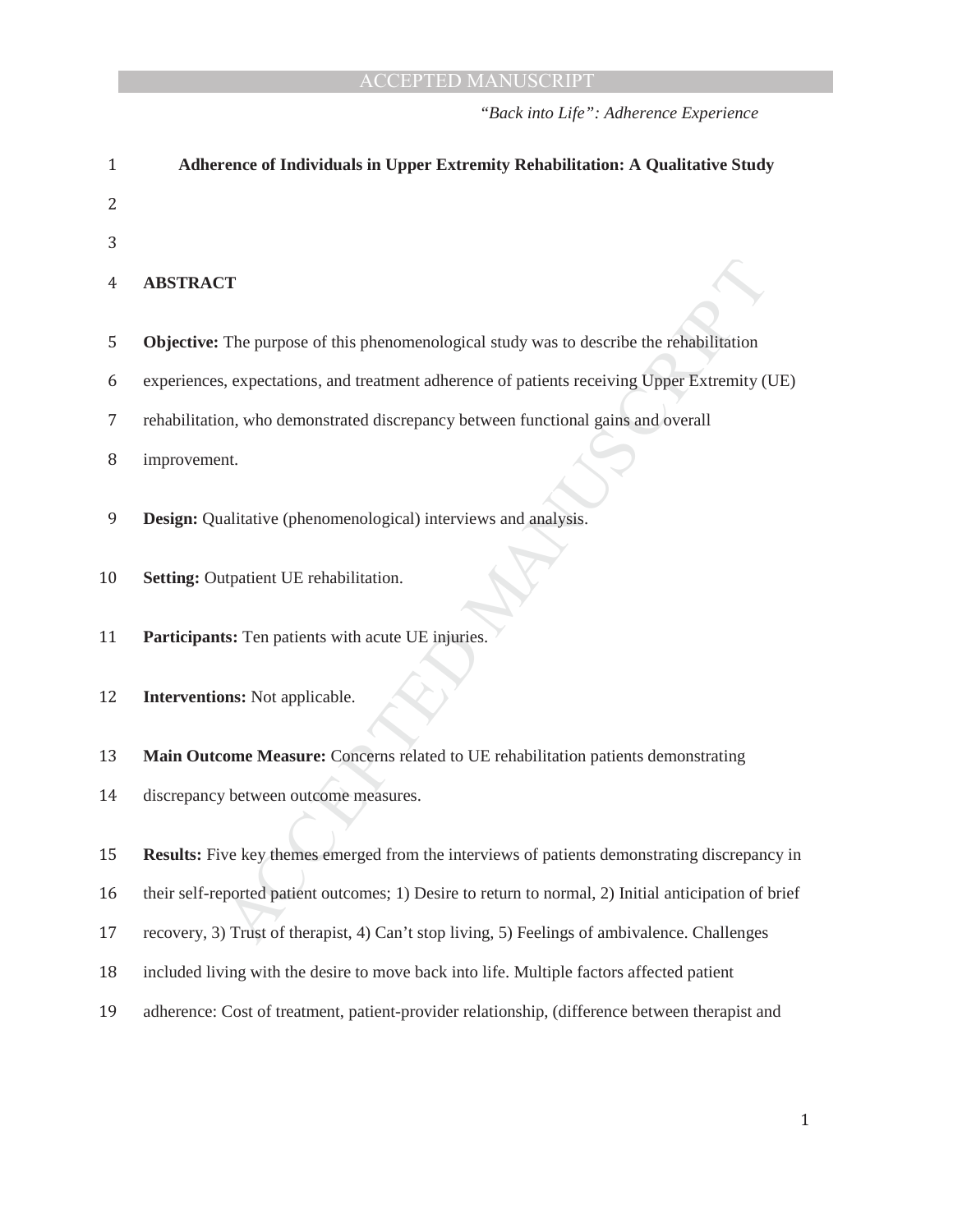*"Back into Life": Adherence Experience* 

| 20 |                              | patient understanding on what is important for treatment), Patients expected the treating          |
|----|------------------------------|----------------------------------------------------------------------------------------------------|
| 21 |                              | therapists to be an expert and fix the patient's problem.                                          |
| 22 |                              | <b>Conclusions:</b> Patient adherence to UE rehabilitation presents many challenges. Patients view |
| 23 |                              | themselves as laypersons, and seek the knowledge of a dedicated therapist who they trust, to       |
| 24 |                              | spend time with them to understand what they value as important, and clarify their injury, and     |
| 25 |                              | collaboratively make goals, and explain the intervention to get them in essence, "back into life," |
| 26 |                              | in the minimal required time. When categorized according to the World Health Organization's        |
| 27 |                              | Multidimensional Adherence Model, domains identified in this model include social and              |
| 28 |                              | economic, health-care team and system, condition-related, therapy-related, and patient-related     |
| 29 |                              | dimensions. Assessing factors identified to improve efficiency and effectiveness of clinical       |
| 30 |                              | management can enhance patient adherence.                                                          |
| 31 |                              | Keywords: Compliance, Upper Extremity; Rehabilitation; Qualitative Research; Patient               |
| 32 | Satisfaction                 |                                                                                                    |
| 33 |                              |                                                                                                    |
| 34 | <b>List of abbreviations</b> |                                                                                                    |
| 35 | <b>GROC</b>                  | Global Rating of Change Scale                                                                      |
| 36 | <b>MAM</b>                   | Multidimensional Adherence Model                                                                   |
| 37 | <b>QDASH</b>                 | Quick Disabilities of the Arm, Shoulder, and Hand                                                  |
| 38 | UE                           | <b>Upper extremity</b>                                                                             |
| 39 | <b>WHO</b>                   | World Health Organization                                                                          |
| 40 |                              |                                                                                                    |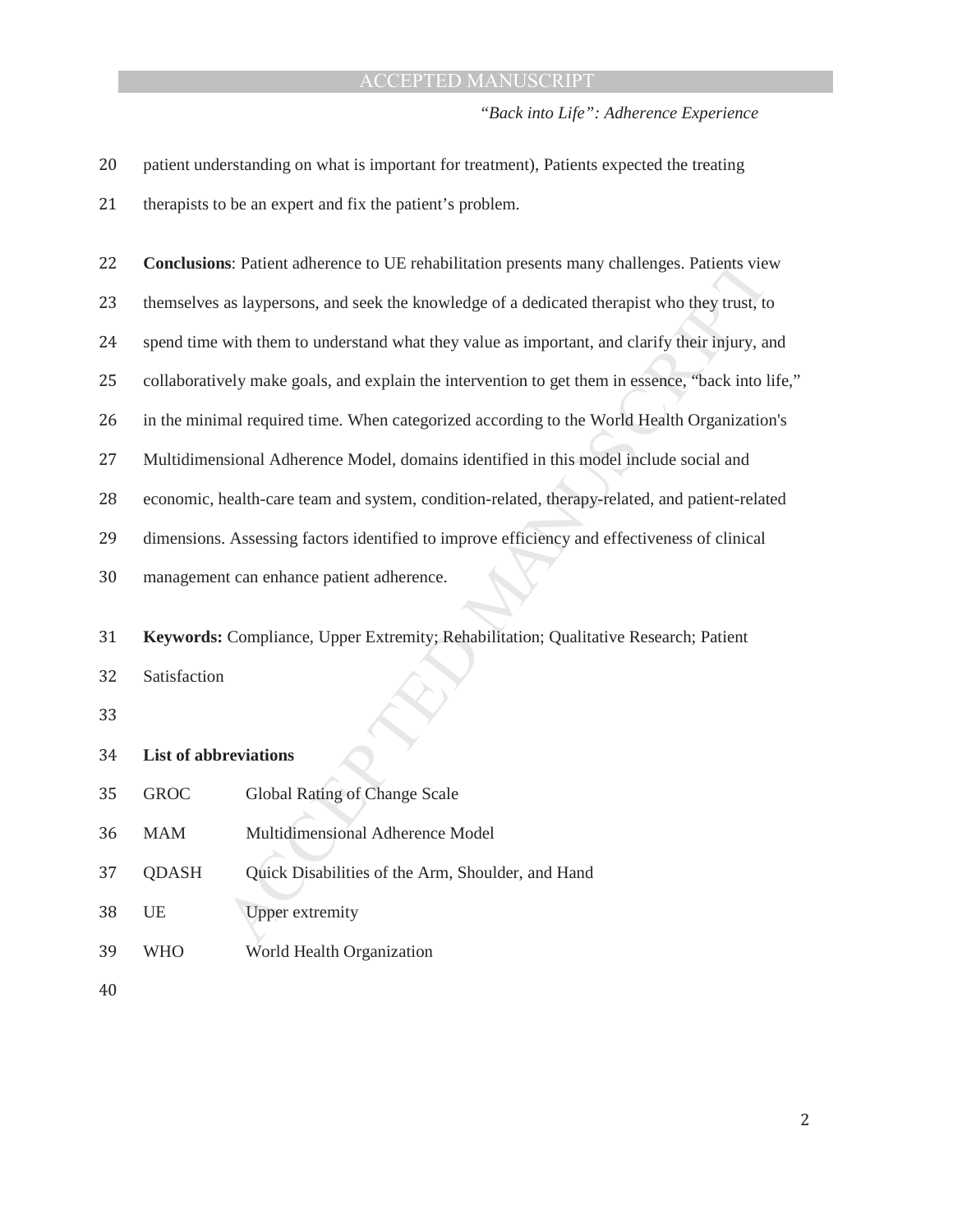*"Back into Life": Adherence Experience* 

| 41 | Non-adherence to acute upper extremity (UE) rehabilitation programs has a negative effect on                |
|----|-------------------------------------------------------------------------------------------------------------|
| 42 | outcomes and healthcare costs. <sup>1</sup> The term adherence implies an "active, voluntary, and           |
| 43 | collaborative involvement by the patient in a mutually acceptable course of behavior to produce             |
| 44 | a preventative or therapeutic result." <sup>2,3</sup> In 2003, the World Health Organization (WHO) reviewed |
| 45 | the worldwide adherence evidence and created the Multidimensional Adherence Model (MAM)                     |
| 46 | $(\text{fig 1})$ . <sup>4</sup> Key predictors of adherence were multifactorial and were grouped into five  |
| 47 | interdependent dimensions: patient-related, condition, socioeconomic, healthcare systems, and               |
| 48 | therapy-related. Patient adherence is often merely around 50%. <sup>3</sup> Clinicians have control over    |
| 49 | therapy-related factors, and perhaps to lesser extent, patient-related factors. Therapists could do         |
| 50 | more to promote patient adherence as clinicians can influence patient beliefs and motivations               |
| 51 | through skilled therapeutic intervention.                                                                   |
| 52 |                                                                                                             |
| 53 | Patient-reported outcome measures are frequently used in UE rehabilitation practice, <sup>5</sup> and are   |

orted outcome measures are frequently<br>nns for clinicians to gauge health status<br>nay be indicative of the patient's dissat<br>on, two typical patient-reported outcon<br>der and Hand (QDASH),<sup>6</sup> a measure of<br>ROC),<sup>7</sup> a scale of ov 54 often a means for clinicians to gauge health status or outcome. A discrepancy in treatment 55 outcomes may be indicative of the patient's dissatisfaction with treatment. In acute UE 56 rehabilitation, two typical patient-reported outcome measures are the Quick Disabilities of the 57 Arm Shoulder and Hand (QDASH),<sup>6</sup> a measure of physical function, and the Global Rating of 58 Change (GROC),<sup>7</sup> a scale of overall improvement. The 11-point QDASH provides a Likert scale 59 with a score of 100% indicating the most disability. The 15-point GROC quantifies the patient's 60 perceived change over time. Both the QDASH and the GROC have been found valid and reliable. ͳ 7,6,8 While it is common to administer both the QDASH and the GROC to patients in UE 62 rehabilitation, a perfect correlation between the two instruments would not be expected given 63 that the two instruments have some different constructs.<sup>9</sup> Nevertheless, it is reasonable to expect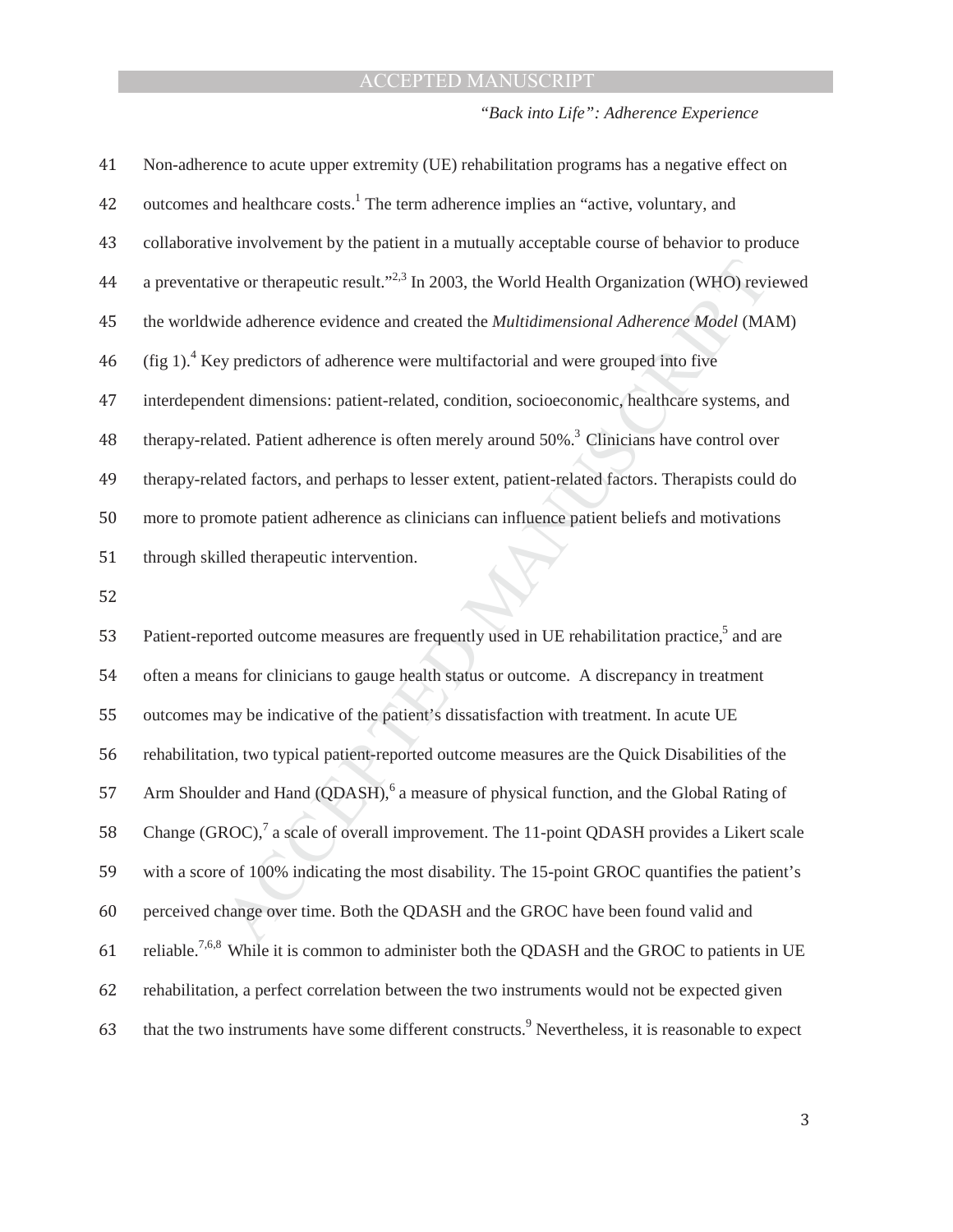#### *"Back into Life": Adherence Experience*

| 64 | if one instrument shows patient progress, the other instrument should do the same. This concept   |
|----|---------------------------------------------------------------------------------------------------|
| 65 | may be compounded by the fact that on occasion, a therapist sees improvements in a patient via    |
| 66 | objective measures (e.g. strength, range of motion, etc.), and these are supported by the         |
| 67 | subjective measures of the QDASH, but not on the more general GROC measure. The                   |
| 68 | discrepancy between measures could be indicative of the patient's level of dissatisfaction with   |
| 69 | treatment outcomes, which in turn may affect the patient's decision to continue to adhere to      |
| 70 | treatment recommendations made by the therapist.                                                  |
| 71 |                                                                                                   |
| 72 | Exploring the lived experience of patients who demonstrate a discrepancy between their level of   |
| 73 | function and perceived overall sense of improvement in hand therapy will help clinicians and      |
| 74 | researchers identify factors that impact the patient's decision to adhere to acute UE             |
| 75 | rehabilitation. Adherence may include attendance, participating in therapist prescribed home      |
| 76 | programs, and following precautions. Therefore, the purpose of this qualitative study was to      |
| 77 | describe the rehabilitation experiences and expectations of patients who demonstrated a           |
| 78 | discrepancy between their functional gains and overall improvement, as well as their decisions to |
| 79 | adhere with their treatment plan.                                                                 |
|    |                                                                                                   |

 $80$ 

#### 81 **METHODS**

ͺʹ

83

84 Phenomenology was selected as the study design because it is best used to describe the

 $\widetilde{C}$ 

- perspectives of a group of individuals who have all experienced the same phenomena;<sup>10</sup> in this
- 86 case, discrepancy between functional gains and overall improvement. This has not been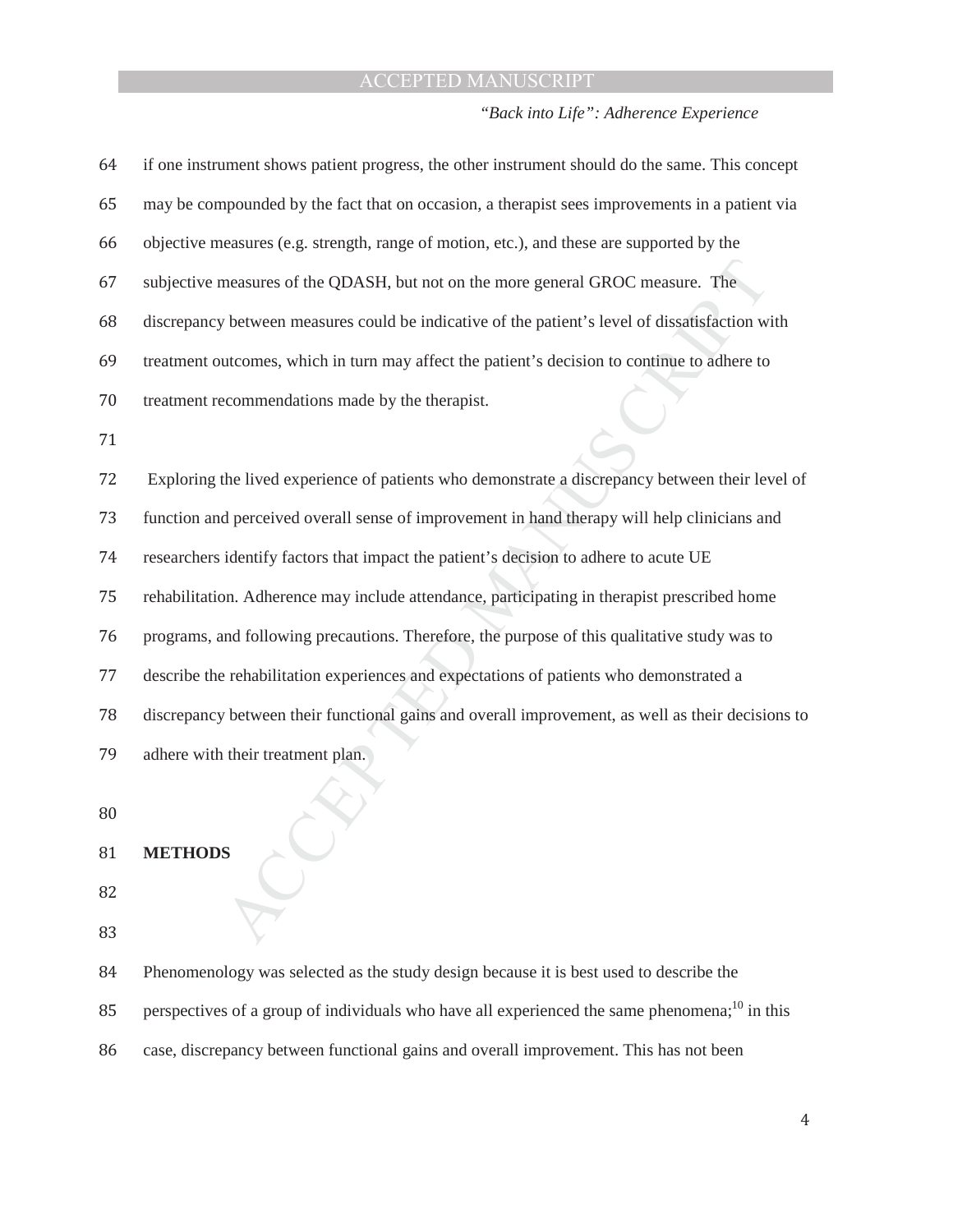*"Back into Life": Adherence Experience* 

| 87  | previously described in the literature. This study was conducted in an outpatient hand therapy       |
|-----|------------------------------------------------------------------------------------------------------|
| 88  | clinic in the East South-central region of the US that primarily sees patients with acute UE         |
| 89  | conditions. The Institutional Review Boards of two local universities approved human                 |
| 90  | experimentation. This study fulfilled part of the doctoral degree requirements for the first author. |
| 91  |                                                                                                      |
| 92  | <b>Sampling</b>                                                                                      |
| 93  |                                                                                                      |
| 94  |                                                                                                      |
| 95  | Our purposive sample of acute UE rehabilitation patients met inclusion criteria of (a) 18 to 89      |
| 96  | years of age, (b) a discrepancy between QDASH and GROC scores, (c) able to communicate in            |
| 97  | English, and (d) able to provide informed consent. All patients were routinely administered the      |
| 98  | QDASH upon initial evaluation, and the QDASH and the GROC forms on every fourth visit. We            |
| 99  | chose to explore the experience of individuals who reported functional gains in their QDASH          |
| 100 | outcome measure, but indicated not perceiving improvements in therapy on their GROC. An              |
| 101 | administrator identified weekly potential candidates from an electronic file who met discrepancy     |
| 102 | criteria and informed the treating therapists. The therapists contacted patients who met inclusion   |
| 103 | criteria to volunteer for the study and informed the primary investigator who did not work at the    |
| 104 | clinic. Participants were enrolled as soon as identified in treatment. Ten participants took part in |
| 105 | the study and saturation was obtained with a redundancy in themes. <sup>10</sup>                     |
| 106 |                                                                                                      |
| 107 | <b>Data Collection</b>                                                                               |
| 108 |                                                                                                      |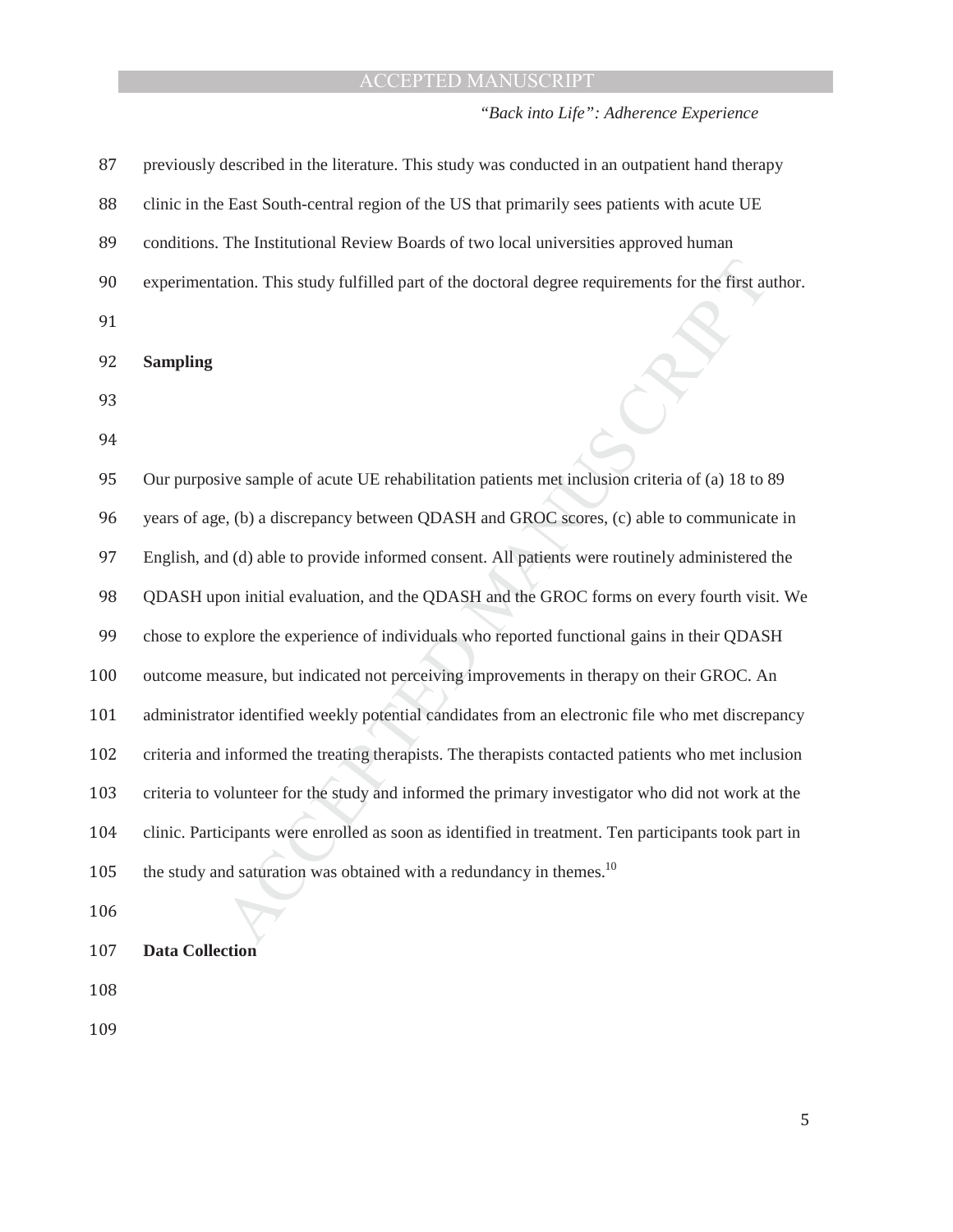*"Back into Life": Adherence Experience* 

| 110 | Data were collected over six months. Face-to face interviews were completed in a private room              |
|-----|------------------------------------------------------------------------------------------------------------|
| 111 | in the clinic. Written informed consent was obtained before the interview was conducted. The               |
| 112 | male primary investigator interviewed all participants, using a piloted semi-structured interview          |
| 113 | protocol fashioned for this study. Interview questions elicited participants' responses based on           |
| 114 | their thoughts and beliefs regarding their treatment progress and their desire to adhere to the            |
| 115 | treatment program. The intent was to interview patients while they were still receiving therapy as         |
| 116 | the nature of discrepancy was fluid and multiple factors could cause change over time. Questions           |
| 117 | were open-ended to allow for emerging-themes throughout the interview process (appendix 1).                |
| 118 | Each participant interview lasted approximately one hour, was audiotaped, and transcribed                  |
| 119 | verbatim. Interviews proceeded until no new information emerged.                                           |
| 120 |                                                                                                            |
| 121 | <b>Data Analysis</b>                                                                                       |
| 122 |                                                                                                            |
| 123 |                                                                                                            |
| 124 | HyperRESEACH 3.5.2 was utilized to facilitate data management and analysis. All transcriptions             |
| 125 | were checked for accuracy by the second author, advising professor. The analysis was guided by             |
| 126 | Colaizzi's phenomenological method. <sup>11</sup> Following this method, all written transcripts were read |
| 127 | several times to gain an overall feeling for them. Significant phrases were selected from each             |
| 128 | transcript that directly explained the lived experience of individuals demonstrating discrepancy.          |
| 129 | The process of horizonalization was then conducted whereby each expression was given equal                 |
| 130 | weight and labeled. Repetitions were eliminated from the list. The third step was to formulate             |
| 131 | general meanings for each significant statement. Clusters of themes were formed from the                   |
| 132 | formulated meanings allowing for the emergence of themes common to all of the participants'                |

 $\sqrt{6}$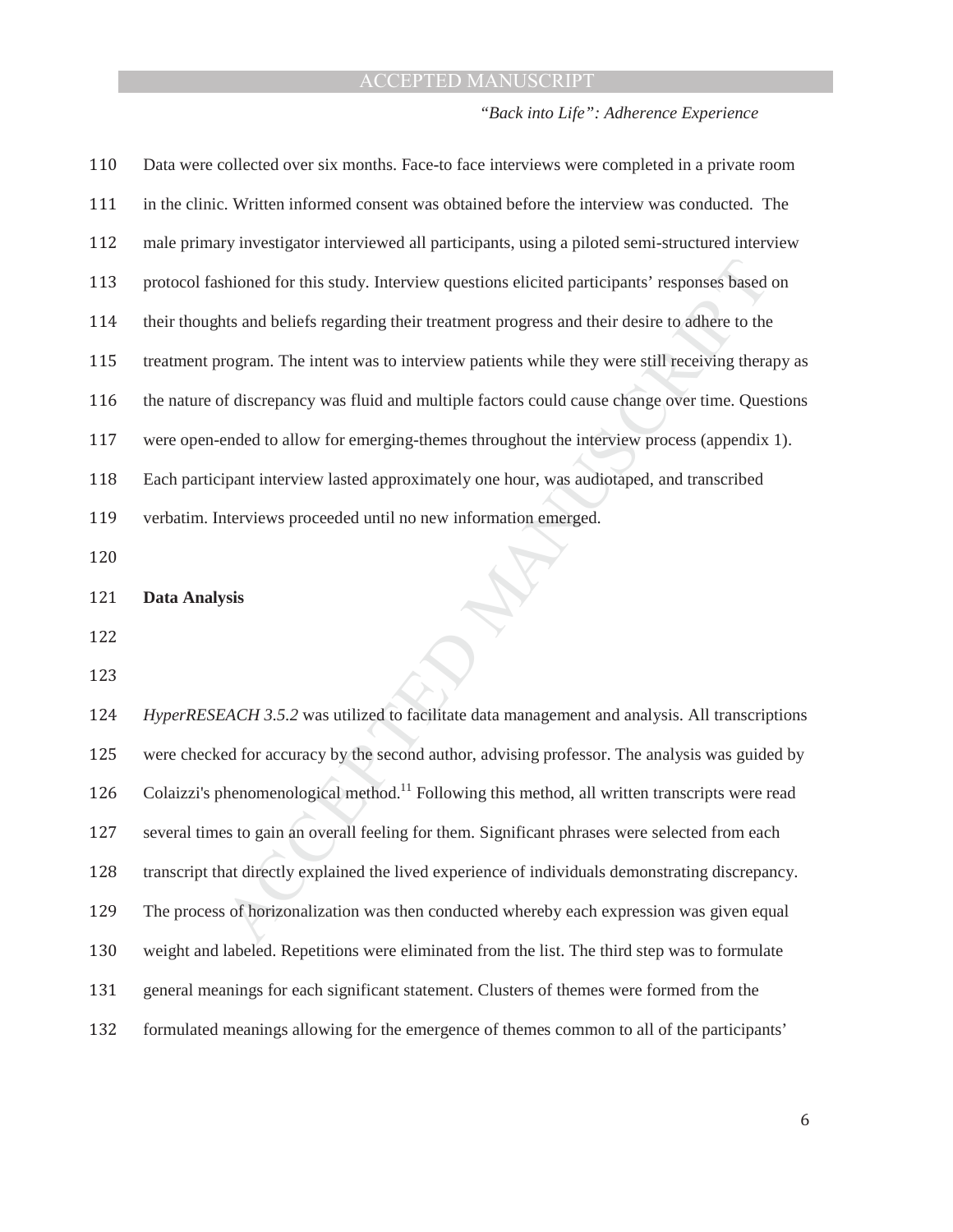*"Back into Life": Adherence Experience* 

| 133 | transcripts and flow charts were utilized to obtain a graphical representation. Following this, the |
|-----|-----------------------------------------------------------------------------------------------------|
| 134 | resulting ideas were integrated into an in-depth, exhaustive description of the phenomenon,         |
| 135 | known as the essence. In the final step, after obtaining the descriptions and themes, the           |
| 136 | researcher approached interviewees with the exhaustive description by e-mail and phone              |
| 137 | interviews for validation in the form of member checking. All participants who responded $(7/10)$   |
| 138 | agreed with the description and there were no additional data. In addition to member checking,      |
| 139 | audit trail and frequent peer review were utilized to promote trustworthiness. Furthermore,         |
| 140 | throughout the study the primary investigator performed "epoch," or bracketing through written      |
| 141 | memos, reflections and discussions with his research advisor of his personal biases and             |
| 142 | assumptions as a certified hand therapist, who had previously observed the phenomena of             |
| 143 | outcome measure discrepancy in hand therapy practice.                                               |
|     |                                                                                                     |
| 144 |                                                                                                     |
| 145 | <b>RESULTS</b>                                                                                      |
| 146 |                                                                                                     |
| 147 |                                                                                                     |
| 148 | A purposive sample of 4 men and 6 women $(n=10)$ was recruited. Participants were                   |
| 149 | predominantly white (80%). Ages ranged from 21 to 66 years, with an average age of 49 years,        |
| 150 | (SD=16.5). The length of time in therapy averaged $9 \pm 5$ weeks ranging from 4-18 weeks, (see     |
| 151 | table 1). From 289 codes we derived 151 significant statements. These led to 59 formulated          |
| 152 | meanings, 12 clusters of themes, and five key themes, which are described below using direct        |

153 quotations as support.

154

#### 155 **Desire to Return to Normal**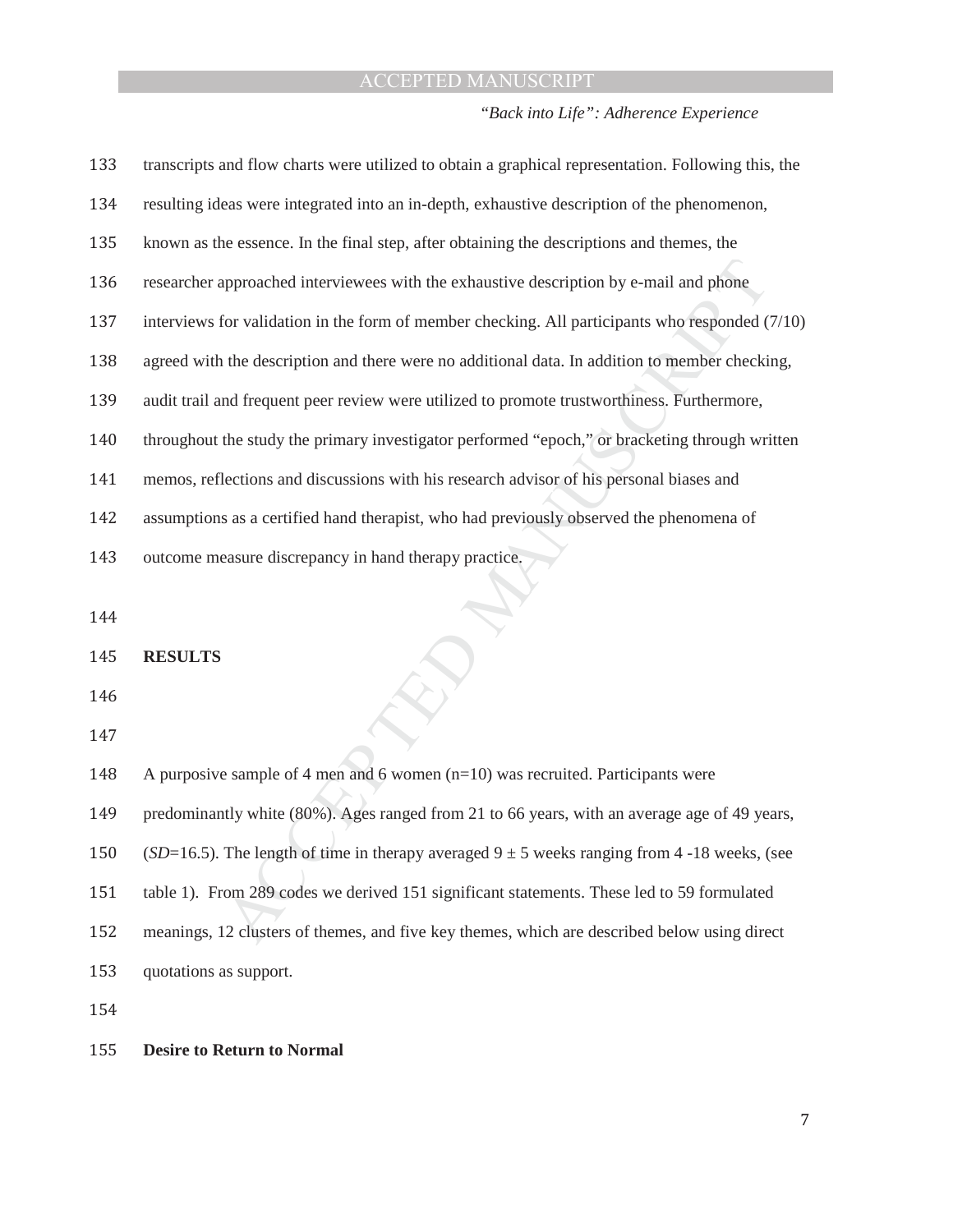*"Back into Life": Adherence Experience* 

156

157

| 158 | The perceived ability to return to normal was a strong determinant for participant adherence.      |
|-----|----------------------------------------------------------------------------------------------------|
| 159 | Patients were less inclined to adhere to treatment if they did not perceive some level of normalcy |
| 160 | was attainable. Participants wanted to return to normal, usually comparing their injured limb to   |
| 161 | their non-involved side. They commented about wanting to return to prior functional level for      |
| 162 | activities such as work, driving, or playing the guitar. This was evident by the following         |
| 163 | comments from participants: "to be able to use my hand like I didn't have the accident. To be      |
| 164 | back to normal" [C] and "I would like to be back the way I was, not having to wear a brace, and,   |
| 165 | not having to protect it, and think about it anymore" [F]. Participants defined rehabilitation     |
| 166 | success in terms of their body functions returning to normal, such as recovering strength,         |
| 167 | sensation, or motions such as "making a fist", "getting rid of numbness and tingling," or "having  |
| 168 | less pain." They also described success as returning to functional activities such as "wash"       |
| 169 | dishes," "have a legible signature" and "balance a check book." One woman indicated, "Typing"      |
| 170 | and writing I couldn't write, 'cause I couldn't grip a pen, I'm just getting back to where I can   |
| 171 | do that" [D].                                                                                      |
| 172 |                                                                                                    |
| 173 | <b>Initial Anticipation of a Brief Recovery</b>                                                    |
| 174 |                                                                                                    |
| 175 |                                                                                                    |
|     |                                                                                                    |

- 174
- 175

176 The realization of a lengthy recovery added to the participant's understanding of the need to 177 adhere to the treatment in order to have success. Participants initially assumed they would have a 178 brief recovery. The majority of the respondents viewed healing as a slow process, "It's kind of

 $\, 8$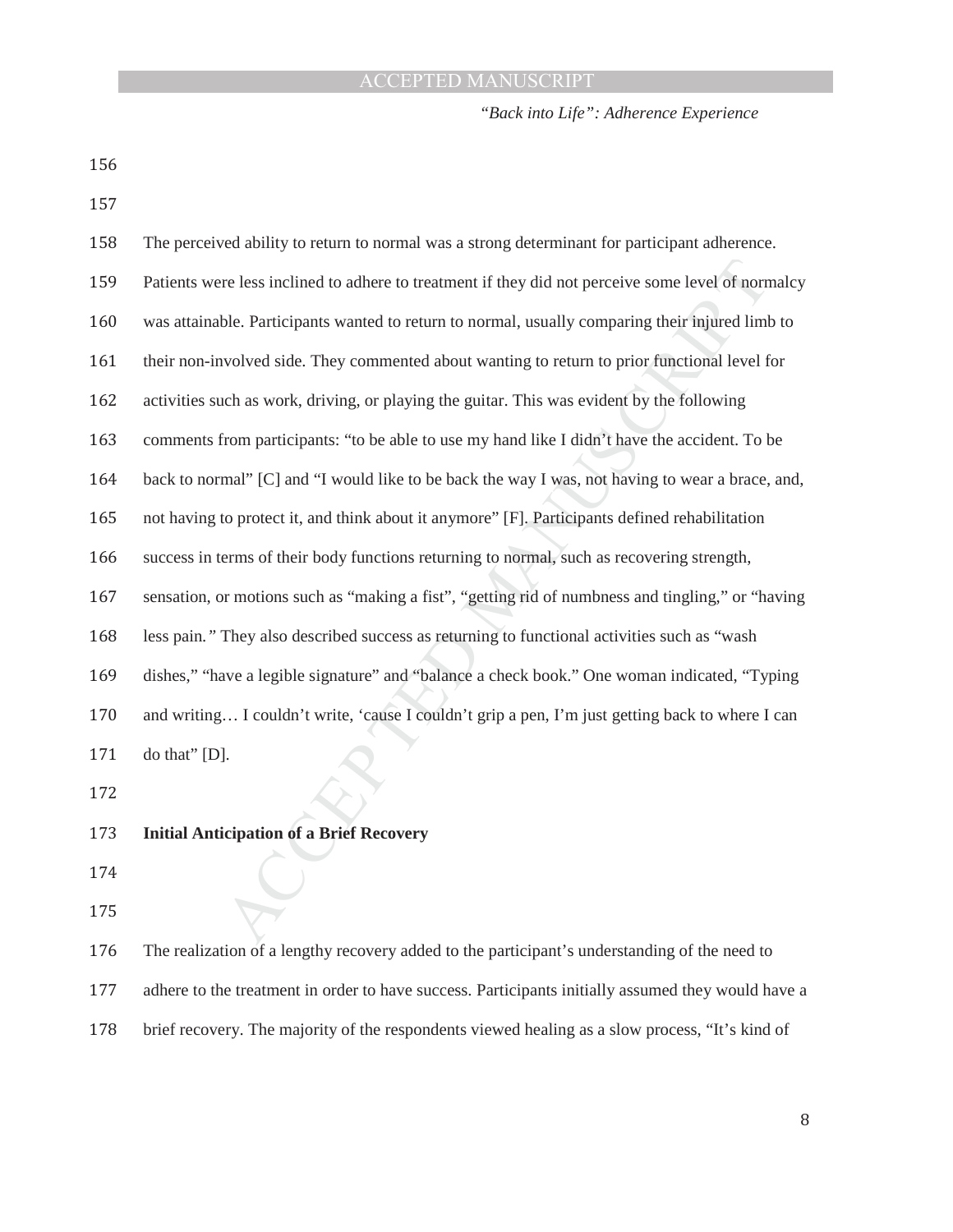*"Back into Life": Adherence Experience* 

| long, it's a slow process, but anything out there is going to be a little slow. You do it overnight,   |
|--------------------------------------------------------------------------------------------------------|
| (referring to the injury), but it doesn't heal overnight" [A]. They often first learned from their     |
| doctor or therapist about the lengthy recovery process. Understanding that the recovery process        |
| would be slow led the participant to seek therapist expertise. "I am used to something                 |
| happening, getting over it, and going on. But it's going to take time. So I'm looking for a            |
| [therapist] to guide me and work with [the therapist's] expertise" [F].                                |
| Collaboration evolved as being important to the participants' perspectives of anticipating a brief     |
| recovery. They expected collaboration with their therapist to establish goals: "Well, first off, I     |
| think the goals of your therapist, plus if the therapist and the patient work together as a unit" [G]. |
| Participants understood their role as a team member in shortening the length of their recovery         |
| process: "You have to follow through with what they want you to do" [A].                               |
|                                                                                                        |
| <b>Trust of Therapist</b>                                                                              |
|                                                                                                        |
|                                                                                                        |
|                                                                                                        |

Marketingthermannistics as either dedicate<br>
Accept adherence. Greater patient perceive<br>
Patients wanted to trust their therapists<br>
Similarly viewed themselves as laypersons, exp<br>
And mistrusted them if therapists did no 194 Participants described therapists as either dedicated or non-dedicated, and the level of dedication 195 impacted their adherence. Greater patient perceived therapist dedication led to better patient 196 adherence. Patients wanted to trust their therapists to get them back to regular activities. 197 Participants viewed themselves as laypersons, expecting professional guidance from their 198 therapists and mistrusted them if therapists did not provide full concern expressed as giving "100 199 percent" of themselves. The issue of trust emerged when several of the participants reflected 200 about therapists they had worked with in the past. They were able to compare therapists, 201 indicating: "Not all therapists/rehabs are created equal" [H]. One 66-year-old female stated: "I

ͻ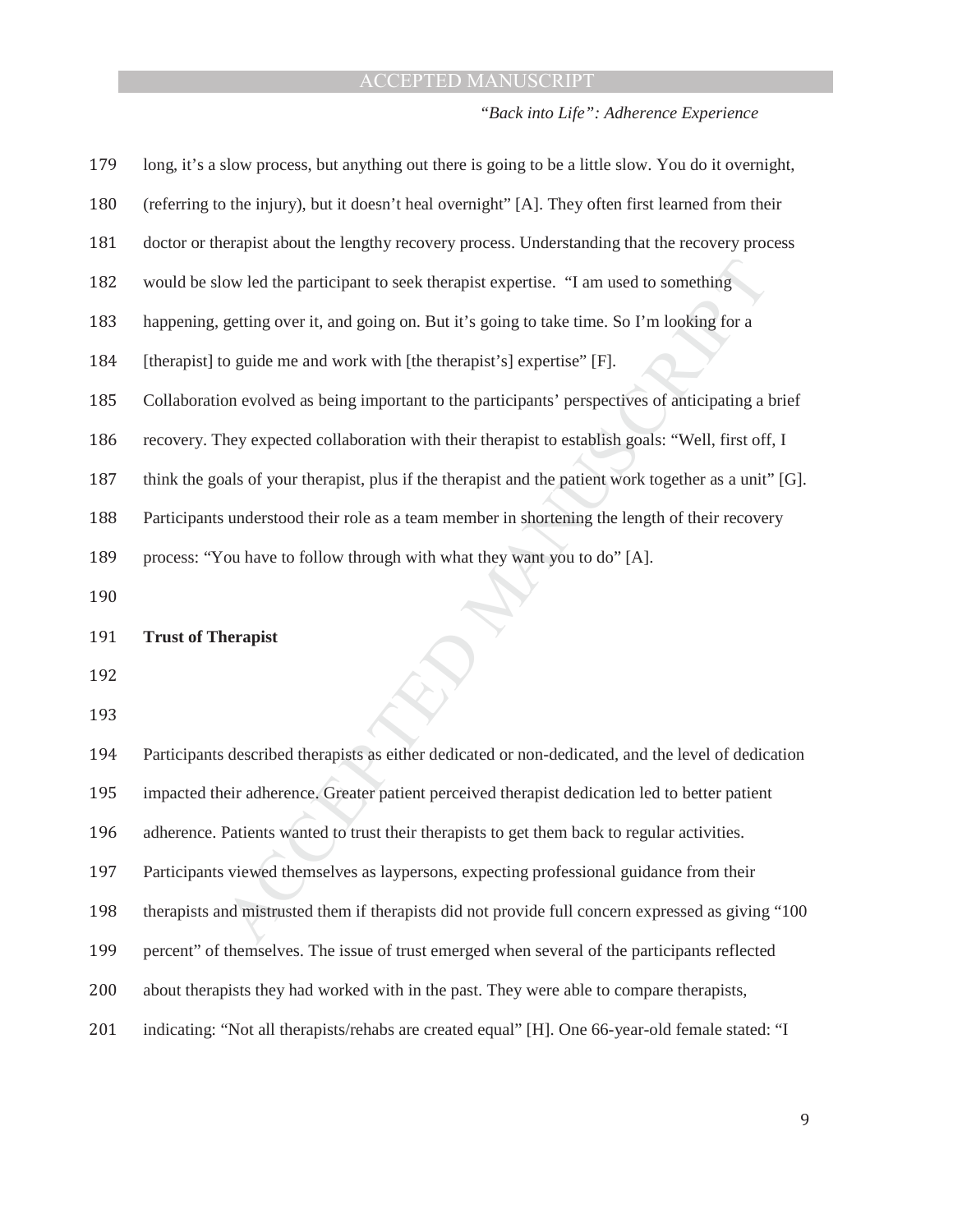*"Back into Life": Adherence Experience* 

| 202 | was trusting the therapist to know what they should have done to have gotten me back to a              |
|-----|--------------------------------------------------------------------------------------------------------|
| 203 | normal life, and in essence, that therapistwhat's the word[pause], actually denied me a full           |
| 204 | recovery, because I am still, seven years down the road, they've taken the money, and I'm still        |
| 205 | not able to do the things that [I] used to be able to do" [F]. Some respondents expressed feelings     |
| 206 | of mistrust about the therapist's abilities: "But, I'm sure they get a little self-satisfaction from   |
| 207 | being able to help somebody, and what they think they can do may be a lot more than what I             |
| 208 | think they can do" [C]. Among the qualities of a dedicated therapist participants valued, was the      |
| 209 | clinician's ability to research and provide other opinions to assist with care.                        |
| 210 |                                                                                                        |
| 211 | <b>Can't Stop Living</b>                                                                               |
| 212 |                                                                                                        |
| 213 |                                                                                                        |
| 214 | Participants valued rehabilitation, but reflected it was not possible to devote all time and effort to |
| 215 | the process. Daily life did not stop. One participant indicated limited time to dedicate to a home     |
| 216 | program: "If I had an ideal amount of time we could go faster, but you know in reality, I can't        |
| 217 | spend all day doing these exercises, and wearing this stuff, because I have a life I have to live"     |
| 218 | [C]. Another described the challenges of engaging in work and normal activities while wearing a        |
| 219 | brace: "Still having to do things even with the brace onwhatever I can do with the brace on,           |
| 220 | that's what I doMy biggest problem is, I have to continue working and the rehab dictates that I        |
| 221 | should not work. So, that's the biggest conflict. I have to make a living, I have to keep going and    |
| 222 | they want to shut it down" [J]. Time devoted to rehabilitation often conflicted with daily routine.    |
| 223 | One participant described the challenge of time management: "First thing catch the bus and come        |
| 224 | out here, then go back to the transfer center and catch another bus to go back to [the nursing         |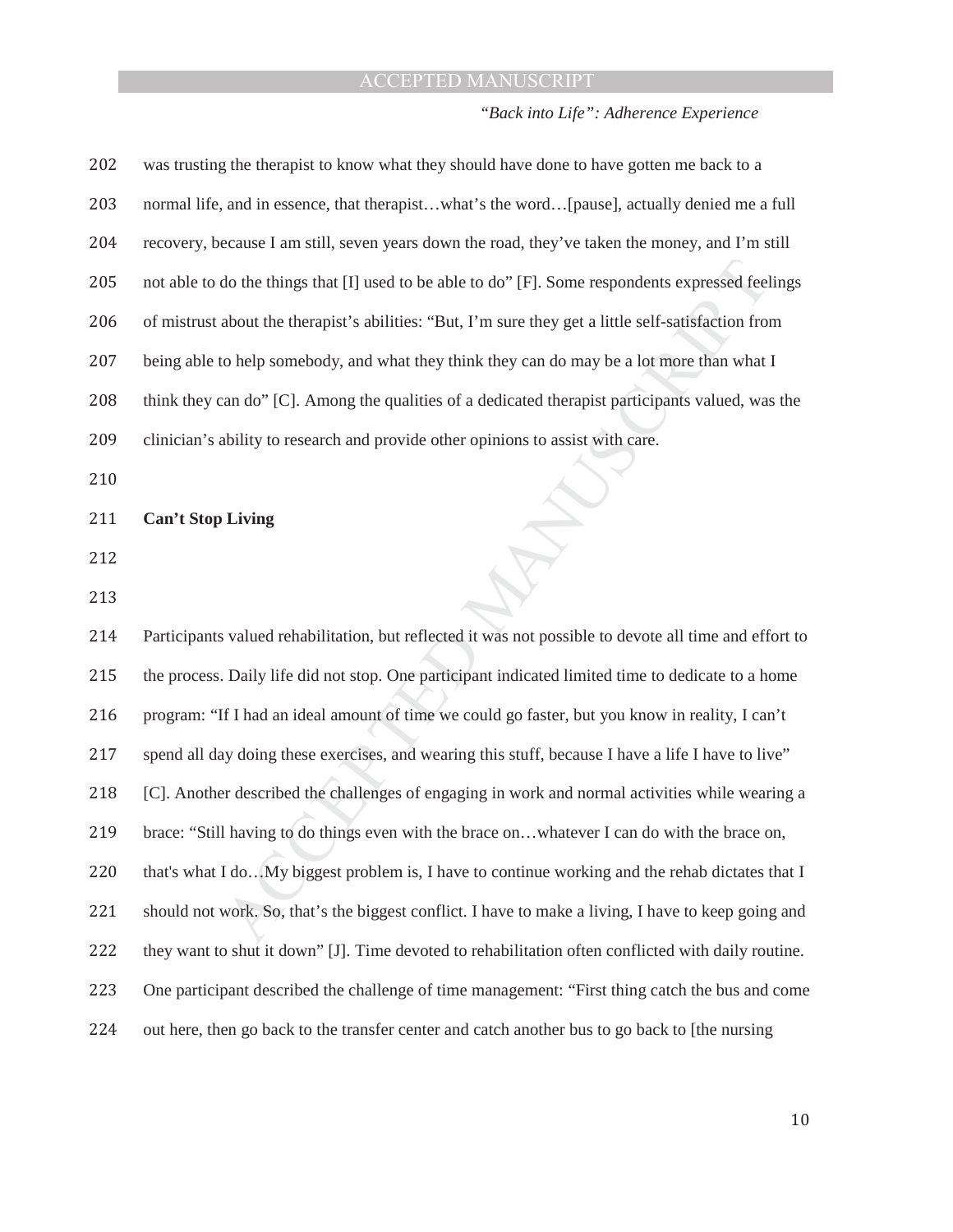*"Back into Life": Adherence Experience* 

- 225 home] where [my husband] lives" [E]. While participants wanted to engage in therapy, they 226 could not stop living their daily life to accommodate rehabilitation.
- 227

228 **Feelings of Ambivalence** 

229

230

about several aspects of the rehabilitation procipants these feelings were maladaptive,<br>This ambivalence was expressed in their belie<br>way around. I don't think it's ever going to g<br>ause the insurance says that I have to. I if there is anything that he missed... A<br>something else" [F]. For others, feeling<br>adherence. Another participant acknow<br>others in a group treatment. On one han<br>ury was less severe than the other patie<br>pressed satisfaction 231 Participants conveyed feelings of ambivalence about several aspects of the rehabilitation process, 232 which impacted their recovery. For some participants these feelings were maladaptive, 233 negatively impacting adherence to treatment. This ambivalence was expressed in their beliefs 234 about their illness: "I think I'm screwed all the way around. I don't think it's ever going to get 235 better, to be honest. I'm just coming here because the insurance says that I have to. I don't think 236 it's ever going to get better..." [C]. Others believed they had the wrong diagnosis: "I'm still 237 wondering if there is anything that he missed... A sprain you get over it a couple weeks or 238 so...this is something else" [F]. For others, feelings of ambivalence were adaptive positively 239 impacting adherence. Another participant acknowledged feelings of ambivalence as he compared 240 himself to others in a group treatment. On one hand, he gained motivation from the realization 241 that his injury was less severe than the other patients, but felt guilty for thinking this. On the flip 242 side, he expressed satisfaction at seeing other patients succeed at discharge, even when he was 243 still in therapy: "It helps, anytime I think I am bad off there's always someone, that's unfortunate, 244 but there is always someone who's worse off than me...I guess really the camaraderie, being 245 around other people who are injured, and seeing people succeed. I call that getting paroled when 246 people have been here so long... you know what I mean"  $[K]$ .

247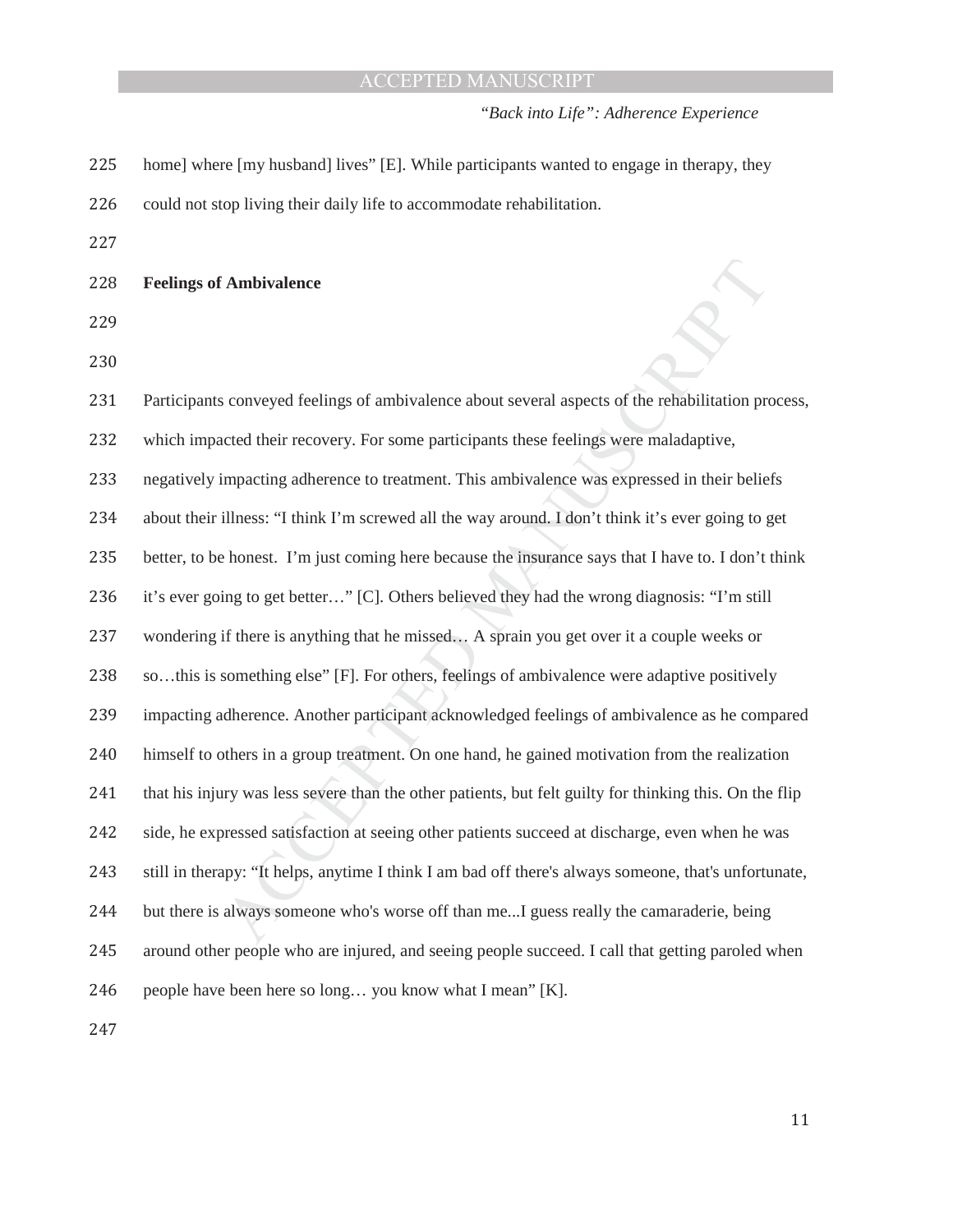*"Back into Life": Adherence Experience* 

#### 248 **DISCUSSION**

249

250

| 251 | The findings of this study address a gap in our understanding of how patients experience the                |
|-----|-------------------------------------------------------------------------------------------------------------|
| 252 | discrepancy of making functional gains in therapy while perceiving not making progress in                   |
| 253 | rehabilitation. These findings shed light on the factors affecting the participant's decisions to           |
| 254 | adhere to rehabilitation. Patient adherence is complex and involves multiple factors beyond the             |
| 255 | patient's decision of simply following through with treatment. The WHO MAM <sup>4</sup> provides a          |
| 256 | framework for understanding how the themes that emerged in our study relate to the complexity               |
| 257 | of patient adherence to UE rehabilitation. When categorized using the World Health's                        |
| 258 | Organization MAM (see table 2), the themes fell into all five dimensions of socioeconomic,                  |
| 259 | healthcare systems, condition-related, therapy-related, and patient-related.                                |
| 260 |                                                                                                             |
| 261 | In this study, socioeconomic factors had an impact on adherence, which is consistent with the               |
| 262 | literature. <sup>4</sup> Some participants mentioned the cost of treatment as an adherence modifier because |
| 263 | paying the bills took priority over home programs. Another indicated that to adhere to treatment            |
| 264 | recommendations they would have to not work. For another participant who was a bus rider,                   |
| 265 | having more efficient modes of transportation could have greatly eased the time constraints that            |
| 266 | impacted adherence. Clinicians should acknowledge patient financial investment, and design                  |
| 267 | programs that do not compete with work schedules.                                                           |
| 268 |                                                                                                             |
| 269 | The therapist working as a liaison for the patient among other medical specialties was viewed as            |
| 270 | a positive determinant of adherence. This result was consistent with results found by others, who           |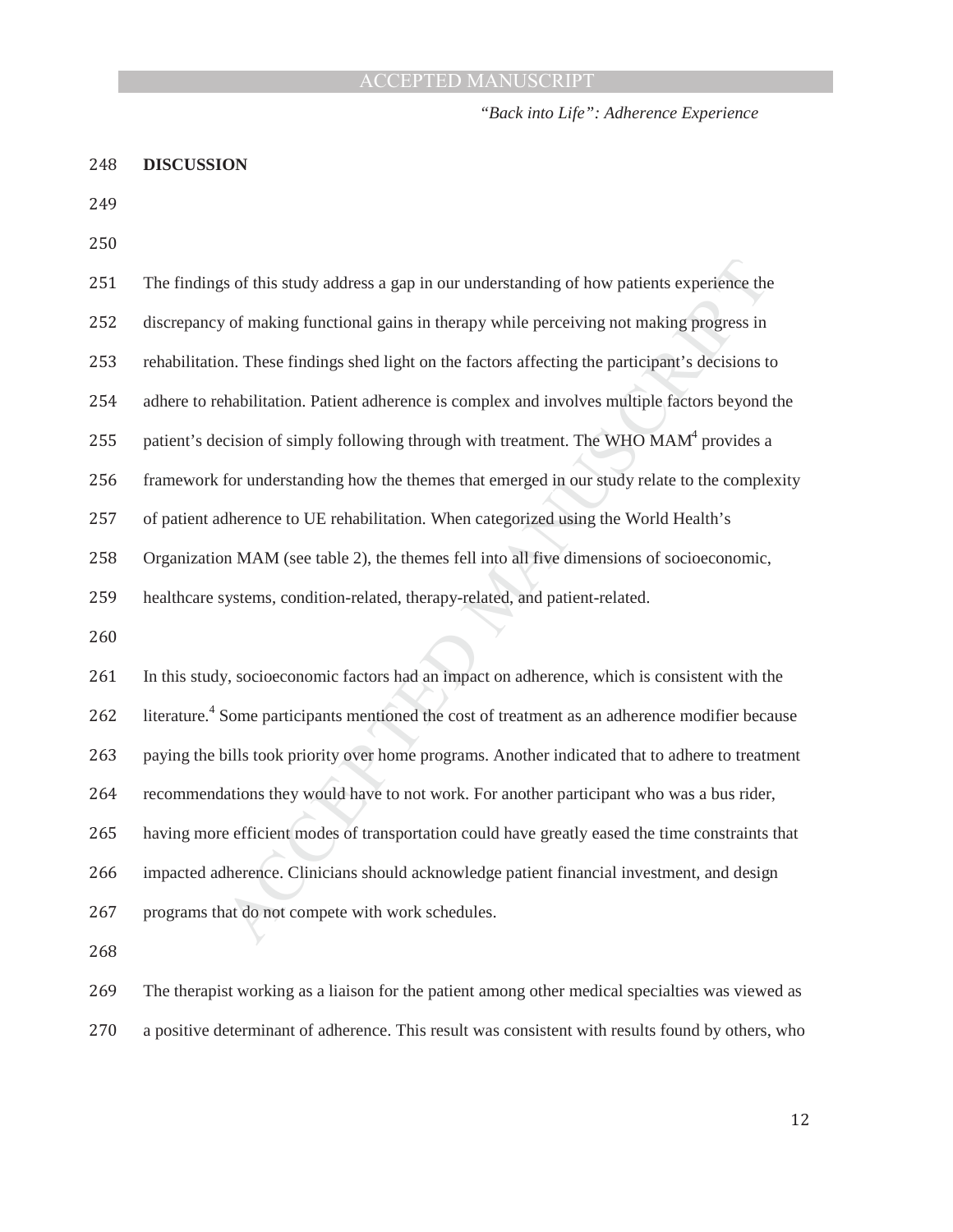*"Back into Life": Adherence Experience* 

| 271 | found availability of support was a positive determinant of adherence. <sup>12</sup> Most participants       |
|-----|--------------------------------------------------------------------------------------------------------------|
| 272 | experienced a longer than anticipated duration of treatment, yet it played a positive role on                |
| 273 | adherence by motivating them to continue to seek professional help. In contrast, some                        |
| 274 | participants needed to see an immediate benefit with their results, in order to adhere to treatment.         |
| 275 | A patient's motivation to adhere to prescribed treatment may be influenced by the value this                 |
| 276 | person place on following the regimen and the degree of confidence in being able to follow it. <sup>13</sup> |
| 277 | Therapists can set as goals to increase the patient's perceived importance of adherence by                   |
| 278 | building on his or her intrinsic motivation, and strengthening confidence by building self-                  |
| 279 | management skills. <sup>4</sup> In our study, factors that negatively affected patient adherence were        |
| 280 | ambivalence and lack of understanding about their condition, as well as negative beliefs                     |
| 281 | regarding the efficacy of treatment and illness. Sluijs found similar results where a bad prognosis          |
| 282 | was related to non-adherence. <sup>14</sup>                                                                  |
| วดว |                                                                                                              |

283

when the spent with a therapist, commund<br>ient-provider relationship were all adhered issue of trust. Consistently, others has<br>an listens, understands and appreciates<br>b is one of the most important predictor<br>and overall tr 284 In our study, time spent with a therapist, communication and interpersonal style of the therapist, 285 and the patient-provider relationship were all adherence determinants. This was true particularly 286 related to the issue of trust. Consistently, others have found that patients need to perceive that 287 their clinician listens, understands and appreciates their suffering.<sup>15</sup> The clinician–patient 288 relationship is one of the most important predictors of adherence to medical treatment, patient 289 satisfaction, and overall treatment success.<sup>16</sup> Nonetheless, the current healthcare system and 290 reimbursement may limit the individualized time a therapist can spend with a patient. The 291 demands for therapists to maintain high productivity levels and incorporate insurance 292 requirements appear to increase each year. Therapists can maximize time spent with the patient 293 by explaining the benefits of the treatment intervention and incorporating the patient's wants into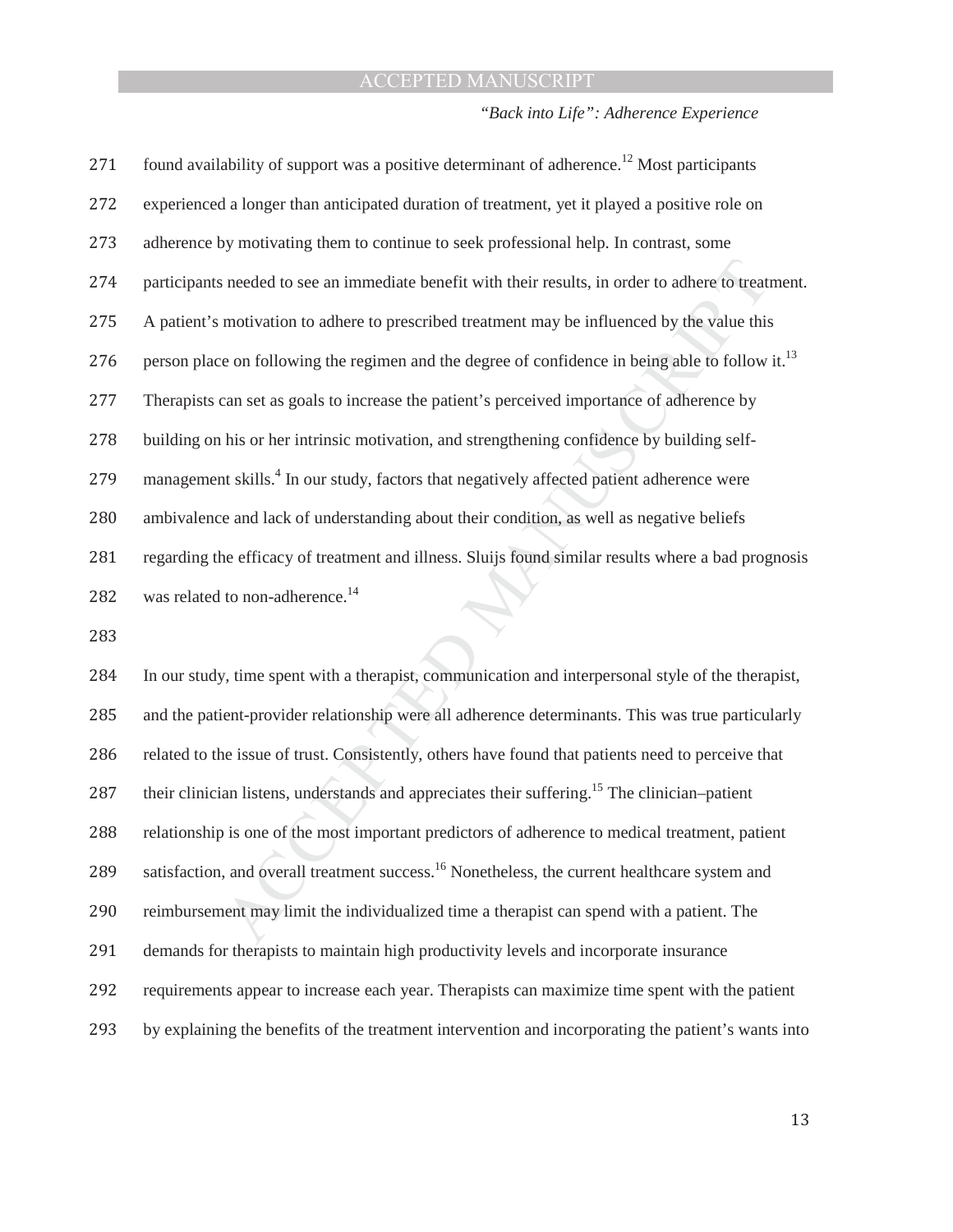*"Back into Life": Adherence Experience* 

294 their treatment plan.

295

| 296 | The patient discrepancy between the QDASH and GROC forms could be explained by factors                      |
|-----|-------------------------------------------------------------------------------------------------------------|
| 297 | such as the slow rate of healing progression and the participants' desired treatment emphasis. For          |
| 298 | example, one participant's focus was on sensory return whereas the therapist's emphasis was on              |
| 299 | progressive motor/strength return. This finding highlights the importance of early discussion               |
| 300 | about the focus of intervention and expectation of the rate of recovery. In our study, the length           |
| 301 | and complexity of treatment inhibited participation in normal daily life. For instance, some                |
| 302 | participants felt orthosis wear and home exercises were cumbersome and interfered with their                |
| 303 | lifestyle, negatively affecting adherence. Likewise, in a study of patients undergoing distraction          |
| 304 | treatment for complex finger fractures, the most significant influence on adherence were                    |
| 305 | perceived complexity of treatment, and interference with the completion of daily occupations:               |
| 306 | productivity, self-care, and leisure. <sup>12</sup> In our study, contrary to anticipated, participants who |
| 307 | experienced previous treatment failures at another treatment facility were motivated by their new           |
| 308 | therapist, which had a positive effect on adherence. The new therapists used a more holistic                |
| 309 | approach to the intervention by not focusing on a particular body structure, but rather looking at          |
| 310 | the individual as a whole. This method was consistent with the biopsychosocial model by                     |
| 311 | accounting for the person within the disease. <sup>17</sup>                                                 |
| 312 |                                                                                                             |
| 313 | <b>Study Limitations</b>                                                                                    |
|     |                                                                                                             |

314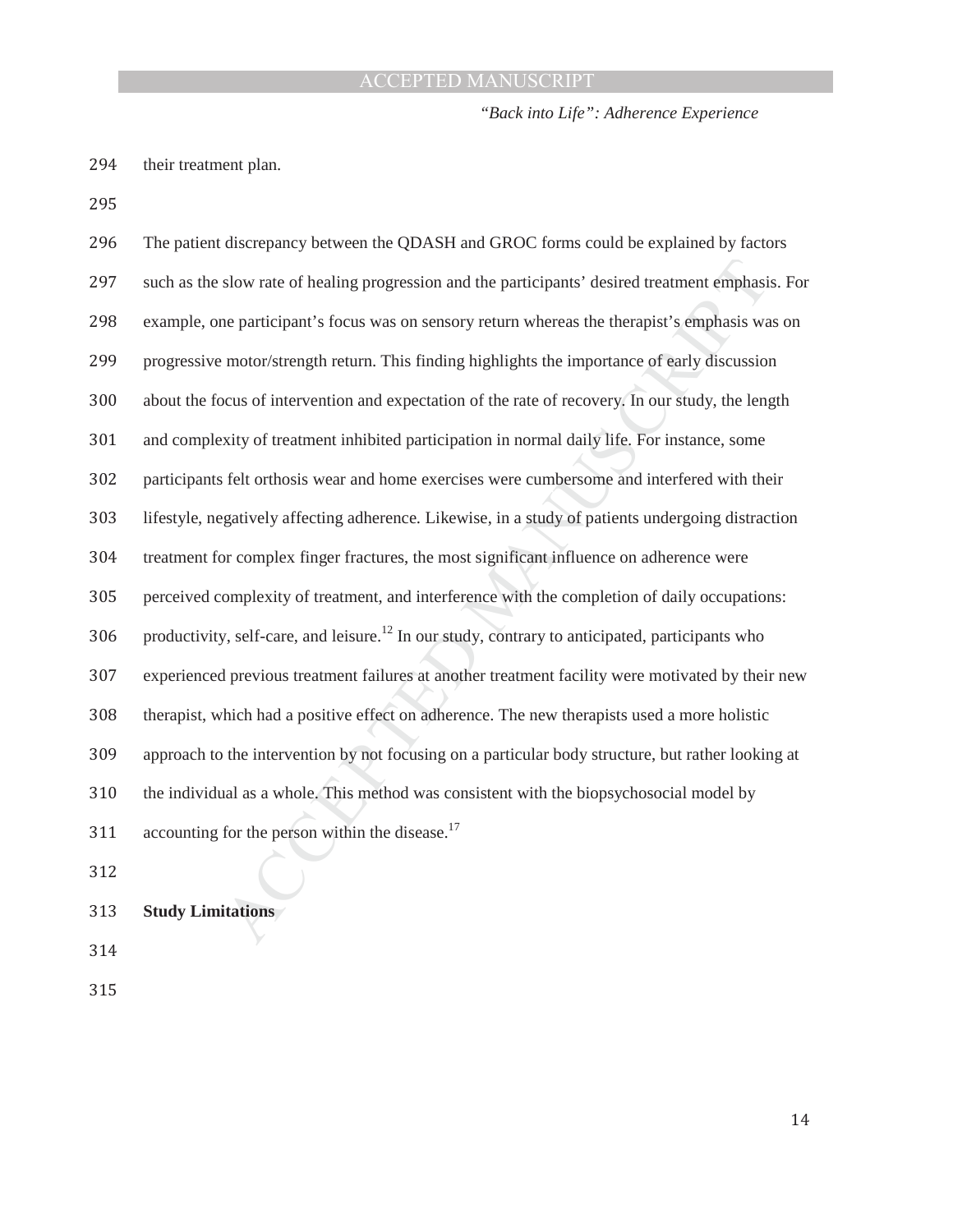### *"Back into Life": Adherence Experience*

| 316 | This sample represents individuals seeking UE rehabilitation from a single outpatient hand           |
|-----|------------------------------------------------------------------------------------------------------|
| 317 | therapy clinic in the East South-central region of the United States over a period of six months,    |
| 318 | so findings are not expected to be generalizable to all hand therapy settings. These findings can    |
| 319 | be applied to other hand therapy patients with similar characteristics. Readers should consider if   |
| 320 | their patient population is similar in order to transfer findings.                                   |
| 321 |                                                                                                      |
| 322 | <b>Conclusions</b>                                                                                   |
| 323 |                                                                                                      |
| 324 |                                                                                                      |
| 325 | Patients expected to have a dedicated therapist who they could trust to work collaboratively with    |
| 326 | them to establish goals and spend time with them to achieve them. The therapist and patient's        |
| 327 | perception may differ substantially on what is a clinically important change, and on what is a       |
| 328 | reasonable expectation for home regimen. Early clarification on the rate of recovery may             |
| 329 | improve patient adherence. Having an early candid discussion, eliciting the patient's wants and      |
| 330 | needs could help clarify patient-therapist differences. The majority of patients expected to         |
| 331 | quickly return to normal and regain full function. The treatment complexity played a role on the     |
| 332 | patient's decision to adhere to the program. Therapists can negotiate realistic goals with patients  |
| 333 | by discussing cost-benefit scenarios of adhering to the treatment program, while advising the        |
| 334 | patient of pitfalls of non-adherence. When patients' exhibit a discrepancy in patient reported       |
| 335 | outcomes, the therapist should listen to patients with empathy in order to build trust and establish |
| 336 | a patient-centered approach to the intervention.                                                     |
| 337 |                                                                                                      |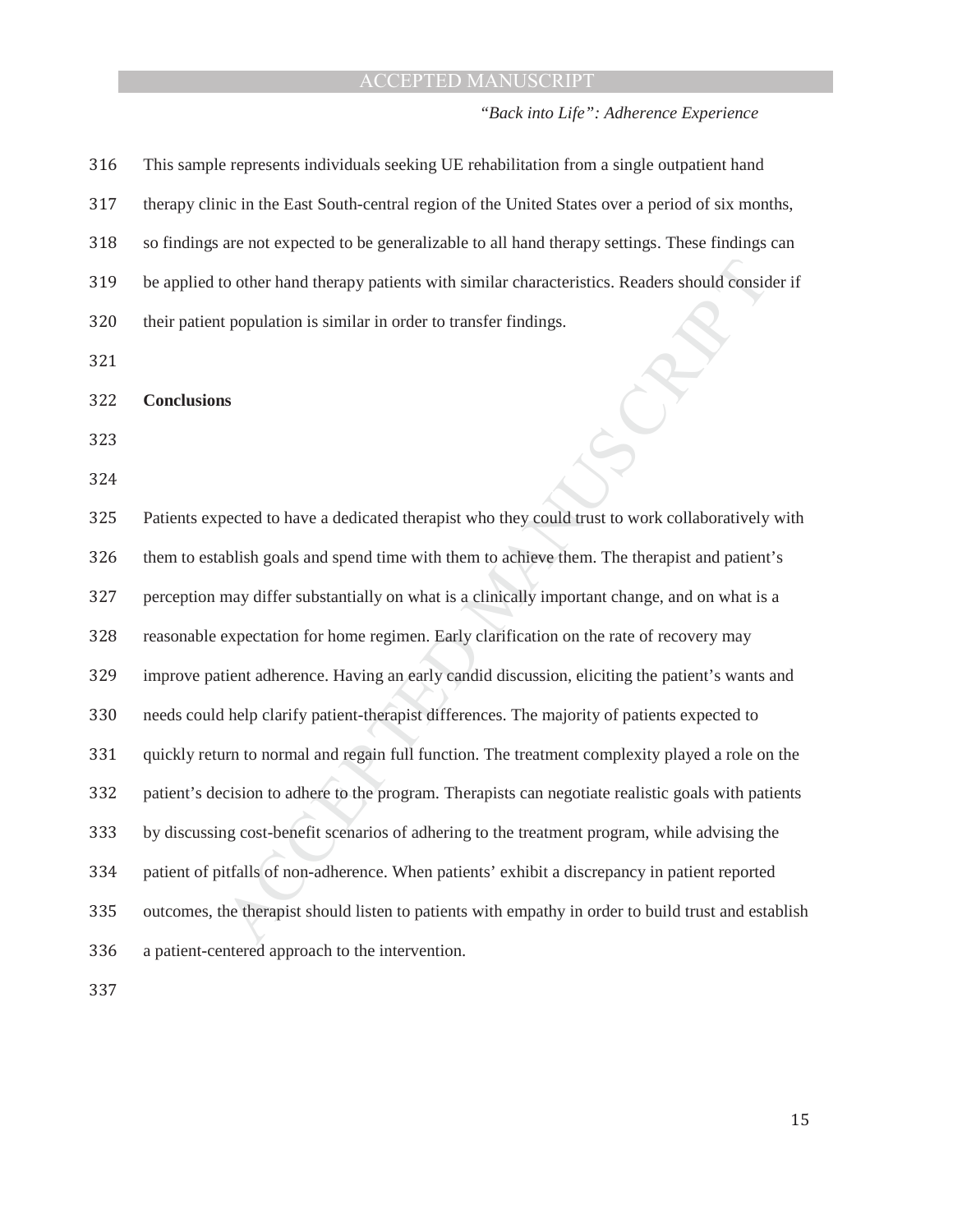#### *"Back into Life": Adherence Experience*

#### ͵͵ͺ **References**

339

Treatment Adherence. New York, NY: Plent<br>mprove patient's adherence in hand therap<br>nal of the American Society of Hand Therapi<br>pies: Evidence for Action. Geneva, Switzerla<br>pH, Stegink-Jansen CW. Does hand therapy<br>w of heal messon C, ward MM, Accosm I. The<br>hand questionnaire (QuickDASH): v<br>hin the full-length DASH. *BMC muscu*<br>cki G, Daltroy L, Katz JN, Johannesson<br>res in ordinal clinical scales and heal<br>sum of the parts. *Journal of clinical* **340 1.** Martin C, Perfect T, Mantle G. Non-attendance in primary care: the views of patients 341 and practices on its causes, impact and solutions. *Family practice*. Dec  $342$   $2005;22(6):638-643.$ **2.** Meichenbaum D, Turk D. Facilitating Treatment Adherence. New York, NY: Plenum 344 Press; 1987. 345 3. O'Brien L. The evidence on ways to improve patient's adherence in hand therapy. 346 *Iournal of hand therapy: official journal of the American Society of Hand Therapists.* 347 [ul-Sep 2012;25(3):247-250. 348 **4.** WHO. Adherence to Long-Term Therapies: Evidence for Action. Geneva, Switzerland: 349 World Health Organization; 2003. **50 5.** Winthrop Rose B, Kasch MC, Aaron DH, Stegink-Jansen CW. Does hand therapy 351 literature incorporate the holistic view of health and function promoted by the 352 World Health Organization? *Journal of hand therapy : official journal of the American* 353 *Society of Hand Therapists. Apr-Jun 2011;24(2):84-87; quiz 88.* 354 **6.** Beaton DE, Wright JG, Katz JN. Development of the QuickDASH: comparison of three 355 item-reduction approaches. The Journal of bone and joint surgery. American volume.  $356$  May  $2005;87(5):1038-1046$ . 357 7. Kamper SJ, Maher CG, Mackay G. Global rating of change scales: a review of strengths 358 and weaknesses and considerations for design. The *Journal of manual &* 359 *manipulative therapy.* 2009;17(3):163-170. 360 **8.** Gummesson C, Ward MM, Atroshi I. The shortened disabilities of the arm, shoulder 361 and hand questionnaire (QuickDASH): validity and reliability based on responses 362 within the full-length DASH. *BMC musculoskeletal disorders.* 2006;7:44. 363 9. Stucki G, Daltroy L, Katz JN, Johannesson M, Liang MH. Interpretation of change 364 scores in ordinal clinical scales and health status measures: the whole may not equal **365** the sum of the parts. *Journal of clinical epidemiology*. Jul 1996;49(7):711-717. 366 **10.** Creswell JW. Qualitative inquiry & research design: Choosing among five approaches. 367 3rd ed. University of Nebraska, Lincoln: SAGE Publications, Inc; 2013. **11.** Colaizzi PF. Psychological research as the phenomenologist views it. In: Valle R, King 369 M, eds. *Existential phenomenological alternatives in psychology*. New York: Oxford 370 University Press; 1978:48-71. 371 **12.** O'Brien L, Presnell S. Patient experience of distraction splinting for complex finger 372 fracture dislocations. Journal of hand therapy : official journal of the American Society 373 *of Hand Therapists.* Jul-Sep 2010;23(3):249-249; quiz 260. 374 **13.** Miller W, Rollnick S. Motivational interviewing. New York: Guilford Press; 1999. 375 **14.** Sluijs EM, Kok GJ. Correlates of exercise compliance in physical therapy... including 376 commentary by Turk DC and Riolo L with author response. *Physical therapy*.  $377$  1993;73(11):771-786. 378 **15.** Schofield NG, Green C, Creed F. Communication skills of health-care professionals 379 working in oncology--can they be improved? *European journal of oncology nursing*: 380 *the official journal of European Oncology Nursing Society. Feb 2008;12(1):4-13.* 381 **16.** Martyn C. Field guide to the difficult patient interview. BMI. Sep 18 382 1999;319(7212):792.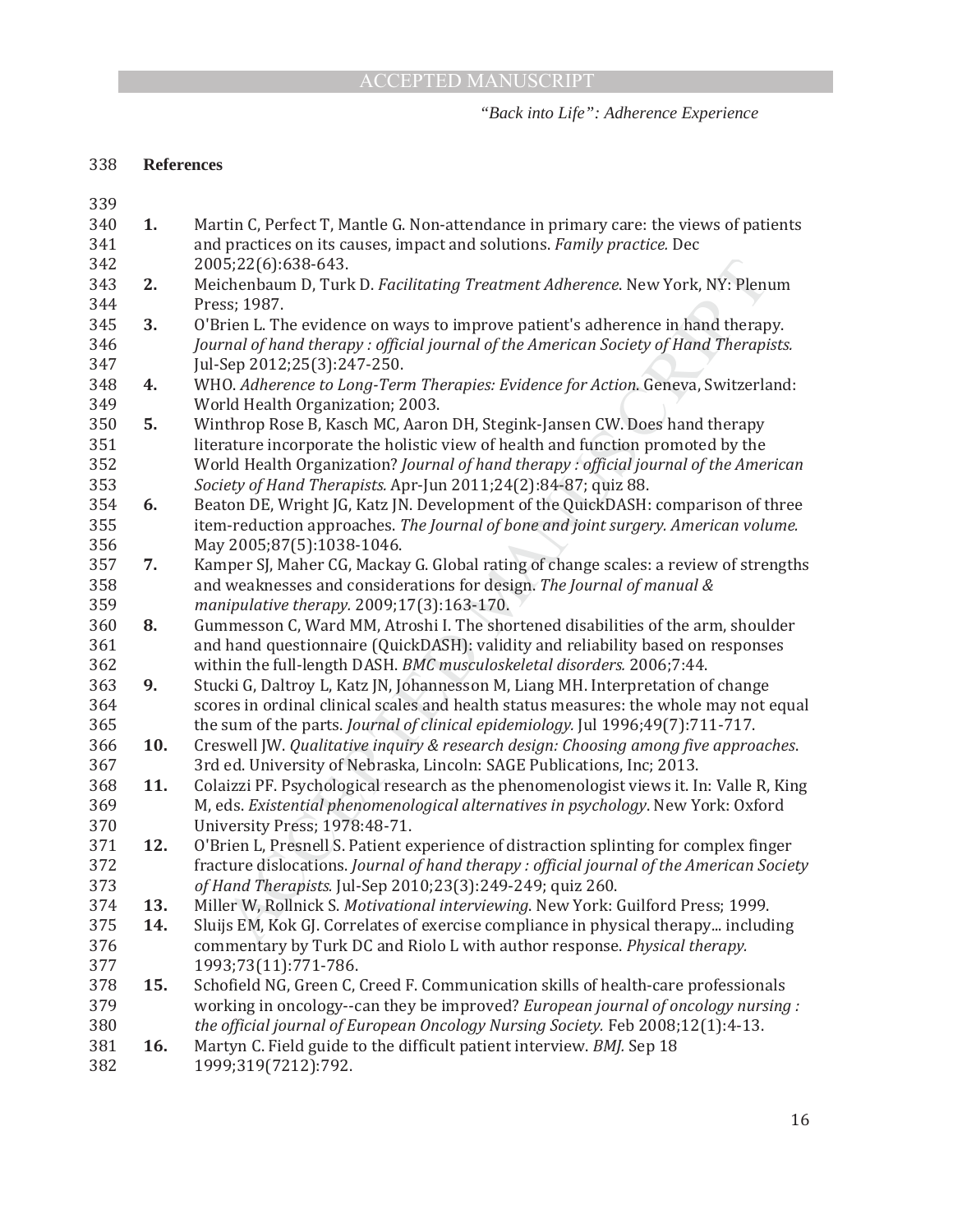*"Back into Life": Adherence Experience* 

MANUSCRIPT

383 17. Vranceanu AM, Cooper C, Ring D. Integrating patient values into evidence-based 384 practice: effective communication for shared decision-making. Hand clinics. Feb  $385$  2009;25(1):83-96, vii.

**PCCEPTED** 

386 387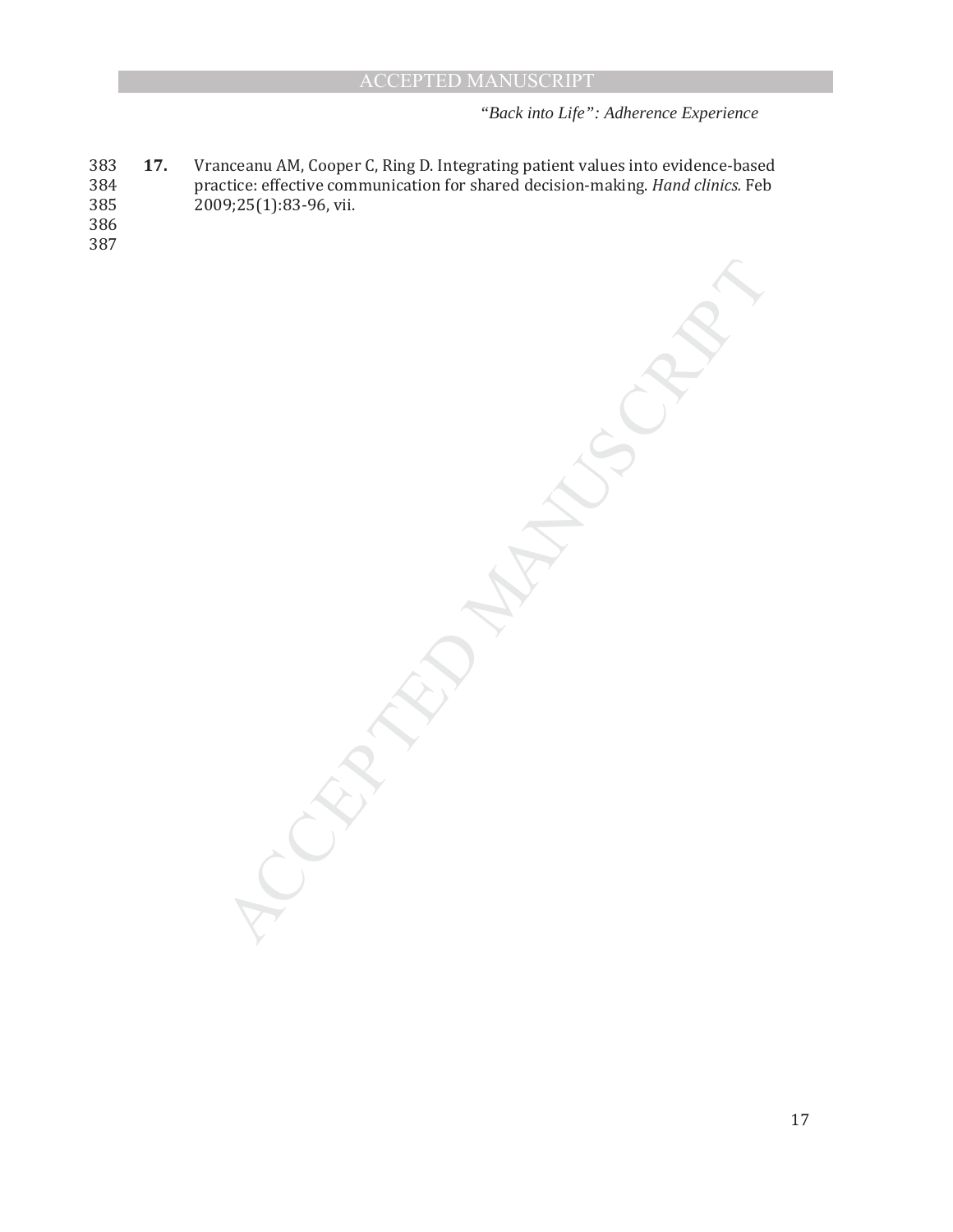*"Back into Life": Adherence Experience* 

#### 388 **Figure Legends**

- 389 Fig 1 The World Health Organization Multidimensional Adherence Model.
- 390 "Reproduced, with the permission of the publisher, from Adherence to Long-Term
- 391 Therapies: Evidence for Action, Geneva, World Health Organization, 2003 (Fig. 3, Page
- va, World Health Organization, 2003 (Fig. 3, 1<br>
1/publications/adherence\_report/en/ accessed<br>
Health Organization's Multidimensional 392 27, http://www.who.int/chp/knowledge/publications/adherence\_report/en/ accessed 15
- 393 November 2014)."
- 394 Table 1 Participant Demographics.
- 395 Table 2 Findings associated with the World Health Organization's Multidimensional

ACCEPTED

396 Adherence Model.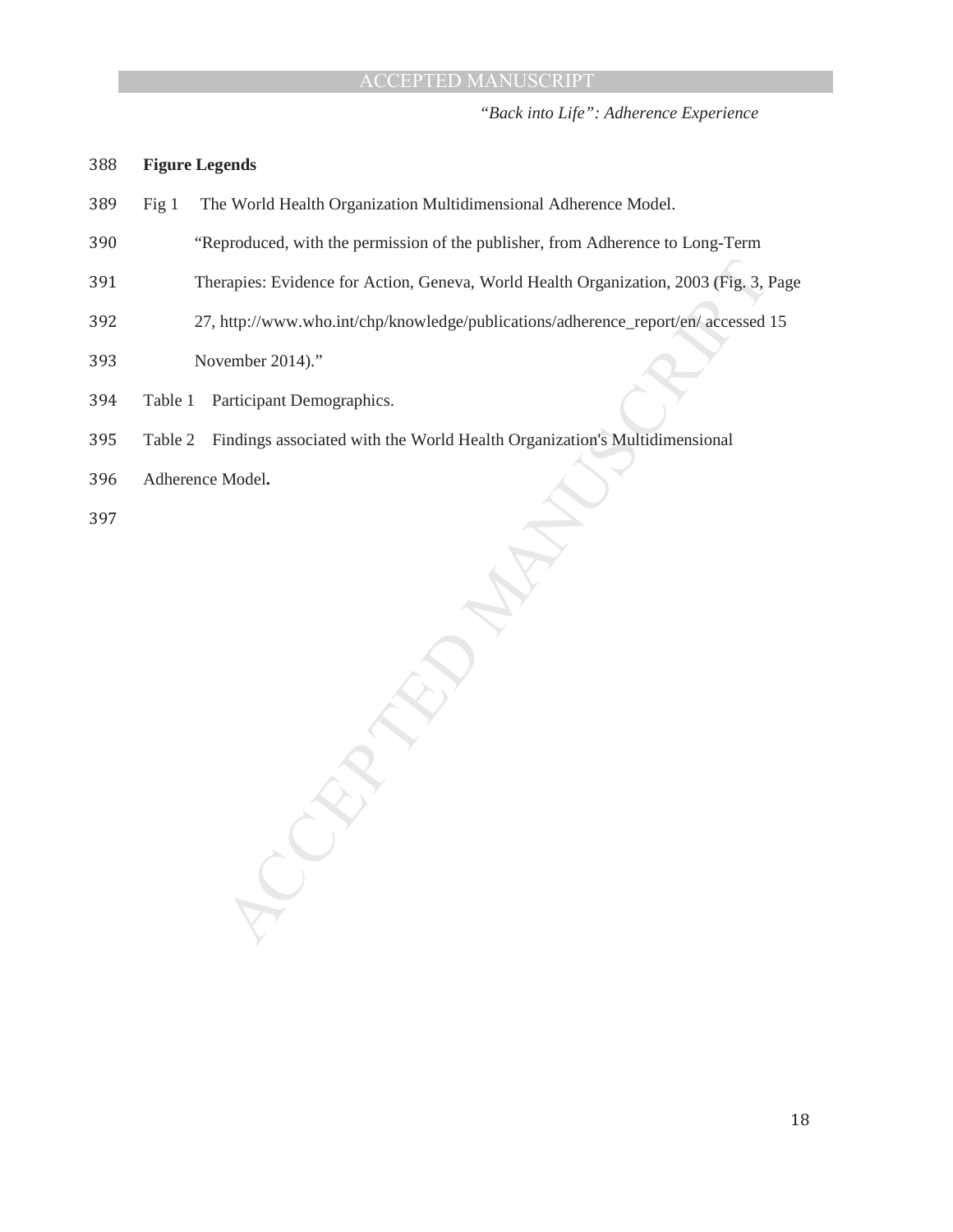|               |                           |     | <b>Injury</b> to     |                   |                  | Weeks in         |                   |
|---------------|---------------------------|-----|----------------------|-------------------|------------------|------------------|-------------------|
| Patient       | Gender                    | Age | <b>Dominant Hand</b> | <b>Mechanism</b>  | <b>Ethnicity</b> | <b>Treatment</b> | <b>Occupation</b> |
| A             | F                         | 64  | No                   | Laceration        | White            | $\overline{4}$   | Professional      |
| B             | F                         | 60  | No                   | Stroke            | White            | 4                | Clerical          |
| $\mathcal{C}$ | M                         | 49  | N <sub>o</sub>       | Crush             | White            | 15               | Factory           |
| D             | F                         | 21  | Yes                  | Laceration        | White            | 8                | Clerical          |
| E             | F                         | 73  | Yes                  | Fall              | African American | 8                | Homemaker         |
| $_{\rm F}$    | F                         | 66  | No                   | Fall              | White            | 6                | Clerical          |
| G             | $\boldsymbol{\mathrm{F}}$ | 30  | Yes                  | <b>Ball Sport</b> | White            | 14               | Professional      |
| H             | M                         | 41  | Yes                  | Cumulative Trauma | African American | 6                | Service           |
| J             | M                         | 48  | Yes                  | Cumulative Trauma | White            | 8                | Manager           |
| K             | M                         | 43  | Yes                  | Crush             | White            | 18               | Service           |
|               |                           |     |                      |                   |                  |                  |                   |

**PCCEPTED** 

Table 1 Participant Demographics.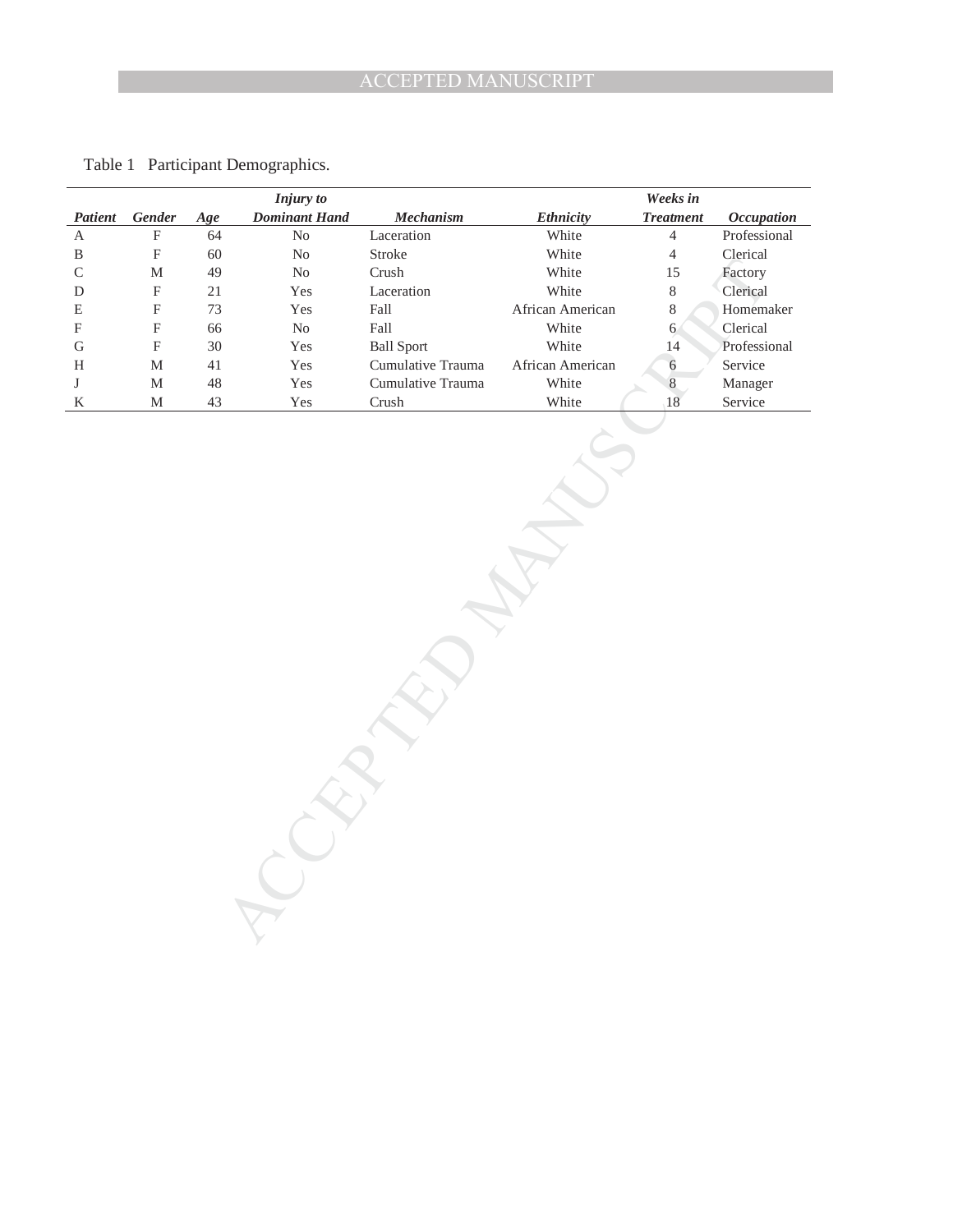# **Table 2 Findings associated with the World Health Organization's Multidimensional**

### **Adherence Model.**

| <b>MAM</b> Dimension           | <b>Related Factor</b>                                                                                                | Finding associated with<br>adherence                                                                                 | Participant Quote                                                                                                                                                                                                                       |
|--------------------------------|----------------------------------------------------------------------------------------------------------------------|----------------------------------------------------------------------------------------------------------------------|-----------------------------------------------------------------------------------------------------------------------------------------------------------------------------------------------------------------------------------------|
|                                |                                                                                                                      |                                                                                                                      |                                                                                                                                                                                                                                         |
| Social and<br>economic         | Long distance from treatment<br>center<br>Cost of treatment                                                          | Can't stop living because of<br>injury or rehabilitation<br>Can't stop living because of<br>injury or rehabilitation | "First thing, catch the bus and come<br>out here" $[E]$<br>"You've got to pay the bills, you got to<br>live life. You can't stop because you                                                                                            |
|                                | Social                                                                                                               | Feelings of ambivalence of<br>comparisons to others                                                                  | got hurt." [C]<br>"It helps, anytime I think I am bad off<br>there's always someone who's worse<br>off than me I guess really the<br>camaraderie, being around other<br>people who are injured, and seeing<br>people succeed." [K]      |
| Health-care team<br>and system | Patient provider relationship                                                                                        | Trust of therapist impacts<br>recovery                                                                               | "Yeah, you put a lot of trust in a<br>$therapist$ "[ $F$ ]                                                                                                                                                                              |
|                                | Time spent with therapist                                                                                            | Non-dedicated therapist                                                                                              | "They instruct you to do an exercise<br>and then they walk away. They're very<br>impersonal" [J]                                                                                                                                        |
|                                | Communication style of<br>therapist                                                                                  | Collaboration (between<br>patient and therapist)                                                                     | "Well, first off, I think the goals of<br>your therapist, plus if the therapist and<br>the patient work together as a unit."<br>[G]                                                                                                     |
|                                | Interpersonal style of therapist                                                                                     | Dedicated therapist<br>(establishes rapport)                                                                         | "Having somebody that understands<br>first of all what your goal is, and how<br>to get you there, that is the support<br>thing. $[G]$                                                                                                   |
|                                | Lack of knowledge & training<br>of therapist                                                                         | Non-dedicated therapist                                                                                              | "We have several tests and that is not a<br>tore rotator cuff, but they are treating<br>me for it, and [the therapist] says there<br>is nothing we can do" [H]                                                                          |
| Condition-related              | Prognosis                                                                                                            | Desire to return to normal                                                                                           | "Yeah, regaining everythingYou<br>want it to come right back." [D]                                                                                                                                                                      |
|                                | Rate of progression (difference<br>between therapist and patient<br>understanding on what is<br>minimally important) | Feelings of ambivalence<br>about factors important for<br>treatment success                                          | "[My therapist] is excited when I get<br>strength, when [my therapist]<br>measures the strength I have in my<br>hand. Whereas, I want feelings" [B]<br>"A little, but, a little bit doesn't help<br>me hold that wrench any better" [C] |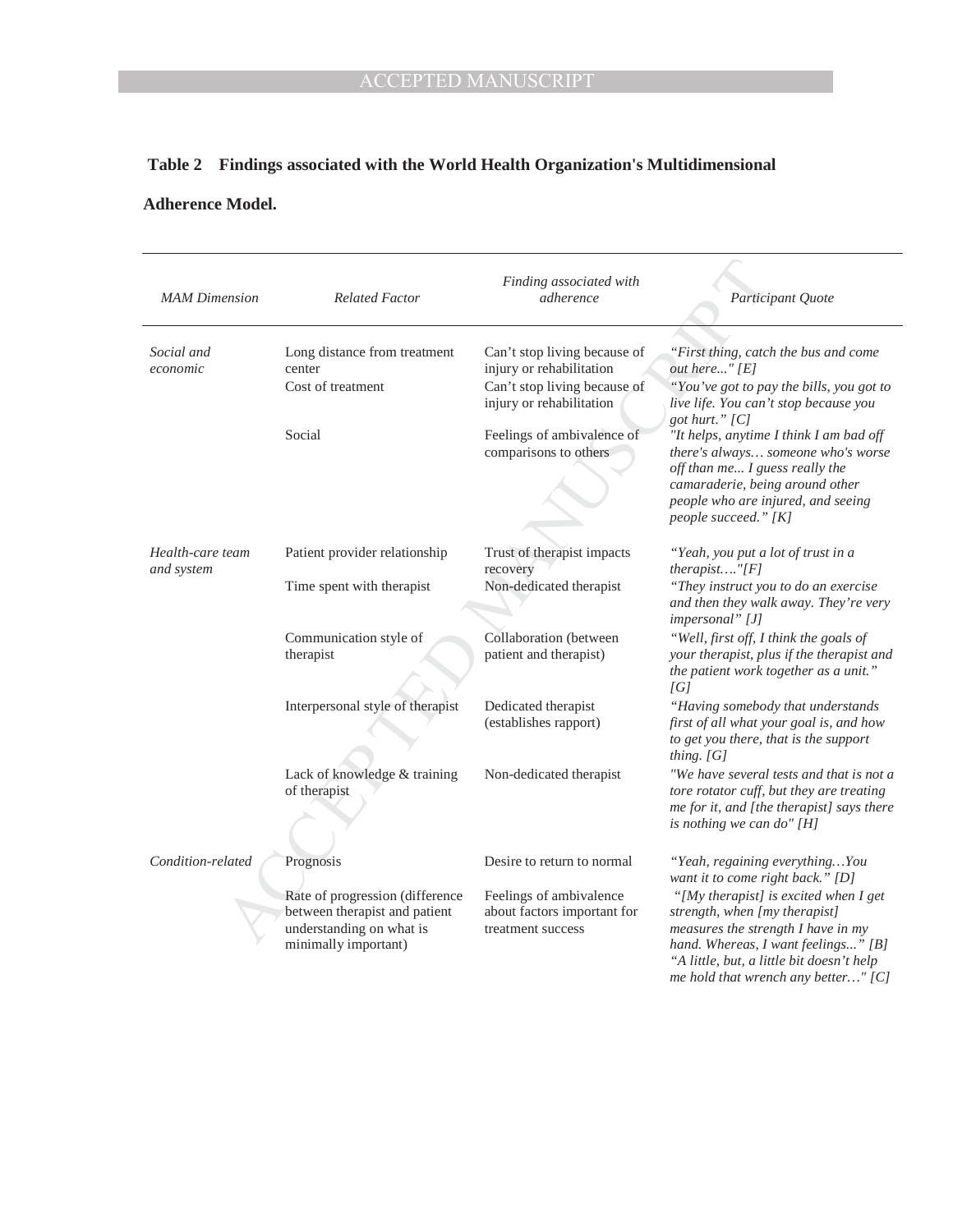| Therapy-related | Complexity of treatment                                         | Can't stop living because of<br>injury or rehabilitation                    | "I can't spend all day doing these<br>exercises, and wearing this stuff,<br>because I have a life I have to live."                                                                                 |
|-----------------|-----------------------------------------------------------------|-----------------------------------------------------------------------------|----------------------------------------------------------------------------------------------------------------------------------------------------------------------------------------------------|
|                 | Duration of treatment                                           | Anticipation of a brief<br>recovery                                         | CI <br>"You do it overnight, but it doesn't<br>heal overnight." [A]                                                                                                                                |
|                 | Interference with lifestyle/<br>activities of daily living/work | Can't stop living because of<br>injury or rehabilitation                    | I have to make a living, I have to keep<br>going and they want to shut it down."<br>[J]                                                                                                            |
|                 | Immediacy of benefit                                            | Feelings of ambivalence<br>about factors important for<br>treatment success | "If I can't make a fist, I'm wasting my<br>time." $[C]$                                                                                                                                            |
|                 | Previous treatment failures                                     | Trust of therapist impacts<br>recovery                                      | [The current therapist] focuses on<br>everything. Which has helped, just<br>looking on the elbow, wasn't getting<br>anything accomplished." [G]                                                    |
|                 | Availability of medical support                                 | Dedicated therapist (liaison)                                               | "[The therapist] has done a lot of<br>research and tried to get other<br>opinions regarding what to do" [G]                                                                                        |
| Patient-related | Psychological factors: Low<br>motivation                        | Feelings of ambivalence of<br>comparisons to others                         | "There is always someone who's worse<br>off than me. It's kind of a realization;<br>don't kick yourself in the butt because<br>it could be worse" [K]                                              |
|                 | Lack of understanding of the<br>condition                       | Ambivalence in their beliefs<br>about their illness                         | "I'm still wondering if there is<br>anything that he missed A sprain you<br>get over it a couple weeks or sothis<br>is something else. A sprain with some<br>kind of, something else with it." [F] |
|                 | Negative beliefs regarding the<br>efficacy of treatment         | Ambivalence in their beliefs<br>about their illness                         | "I think I'm screwed all the way<br>around." $[C]$                                                                                                                                                 |
|                 |                                                                 |                                                                             |                                                                                                                                                                                                    |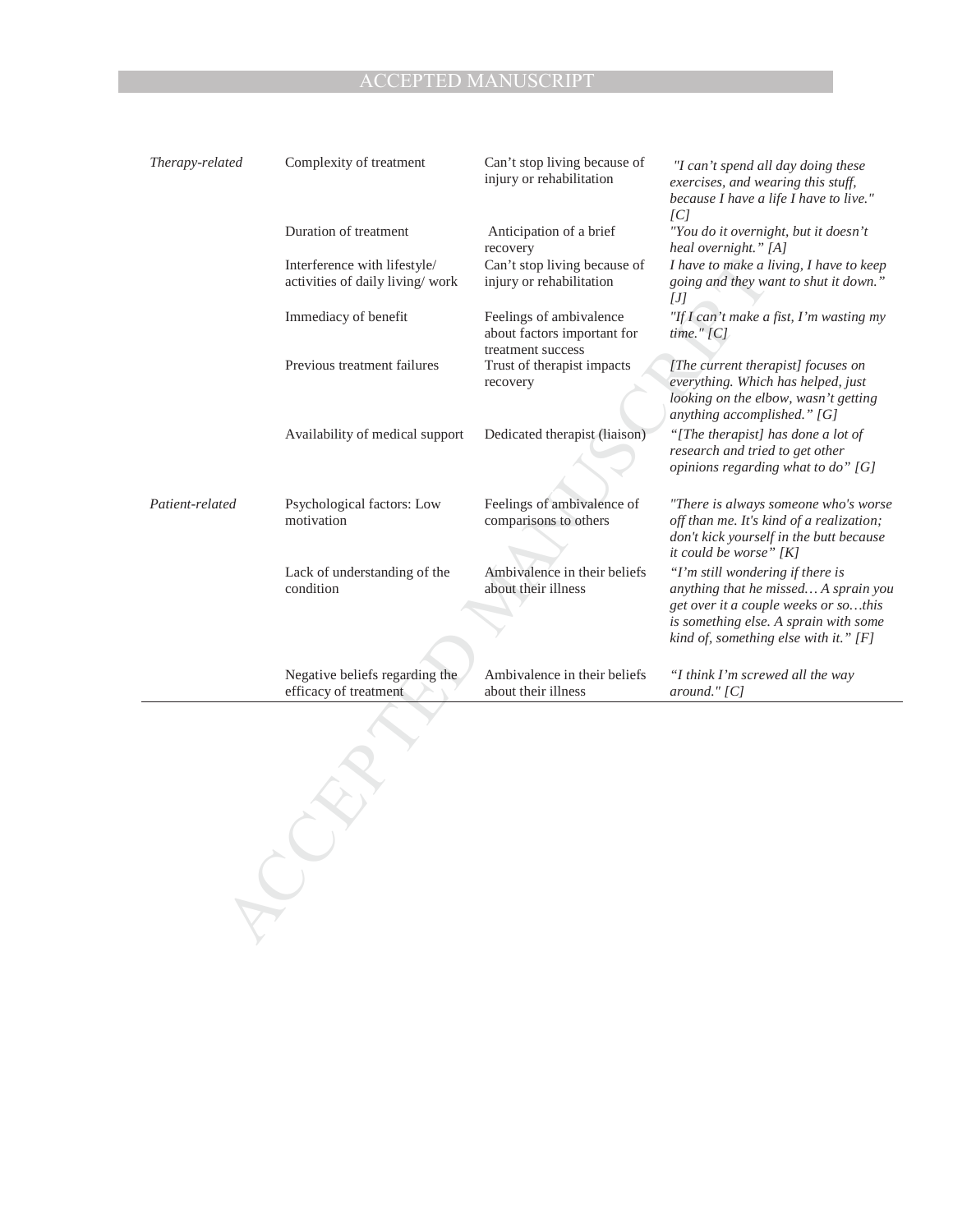

#### **Fig 1 The World Health Organization Multidimensional Adherence Model.**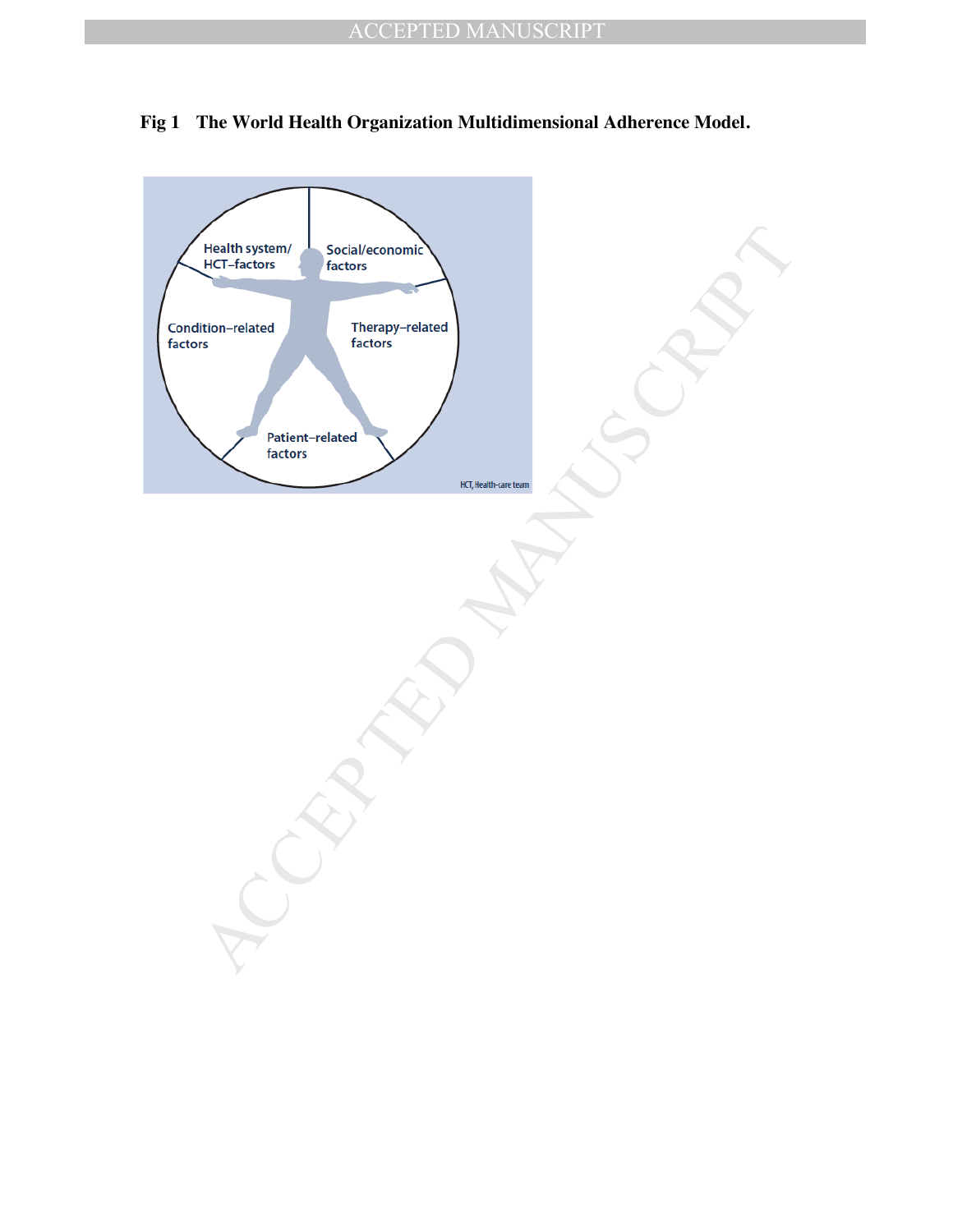| $\mathbf{1}$<br>2 | <b>Appendix 1 Interview Guide and Corresponding Prompts</b>                                  |
|-------------------|----------------------------------------------------------------------------------------------|
| 3                 | How do you rate success with rehabilitation? Tell me more.                                   |
| 4                 | How did your results in rehabilitation compare to your success criteria? Tell me more.       |
| 5                 | Do you feel your criteria to measure rehabilitation success was similar to that of your      |
| 6                 | therapist? Tell me more.                                                                     |
| 7                 | Do you feel as though your needs are being heard and addressed in rehabilitation? Tell       |
| 8                 | me more.                                                                                     |
| 9                 | What do/did you consider the most important component of your rehabilitation process?        |
| 10                | Tell me more.                                                                                |
| 11                | What do you consider as limitations/barriers in seeking and complying with upper             |
| 12                | extremity rehabilitation? Tell me more.                                                      |
| 13                | What do you value most of your rehabilitation experience? Tell me more.                      |
| 14                | Were those expectations met? Why or why not?                                                 |
| 15                | Note: since this was a semi-structured interview, additional questions could arise resulting |
| 16                | from responses given by participants. However, the above questions were asked to all         |
| 17                | participants.                                                                                |
|                   |                                                                                              |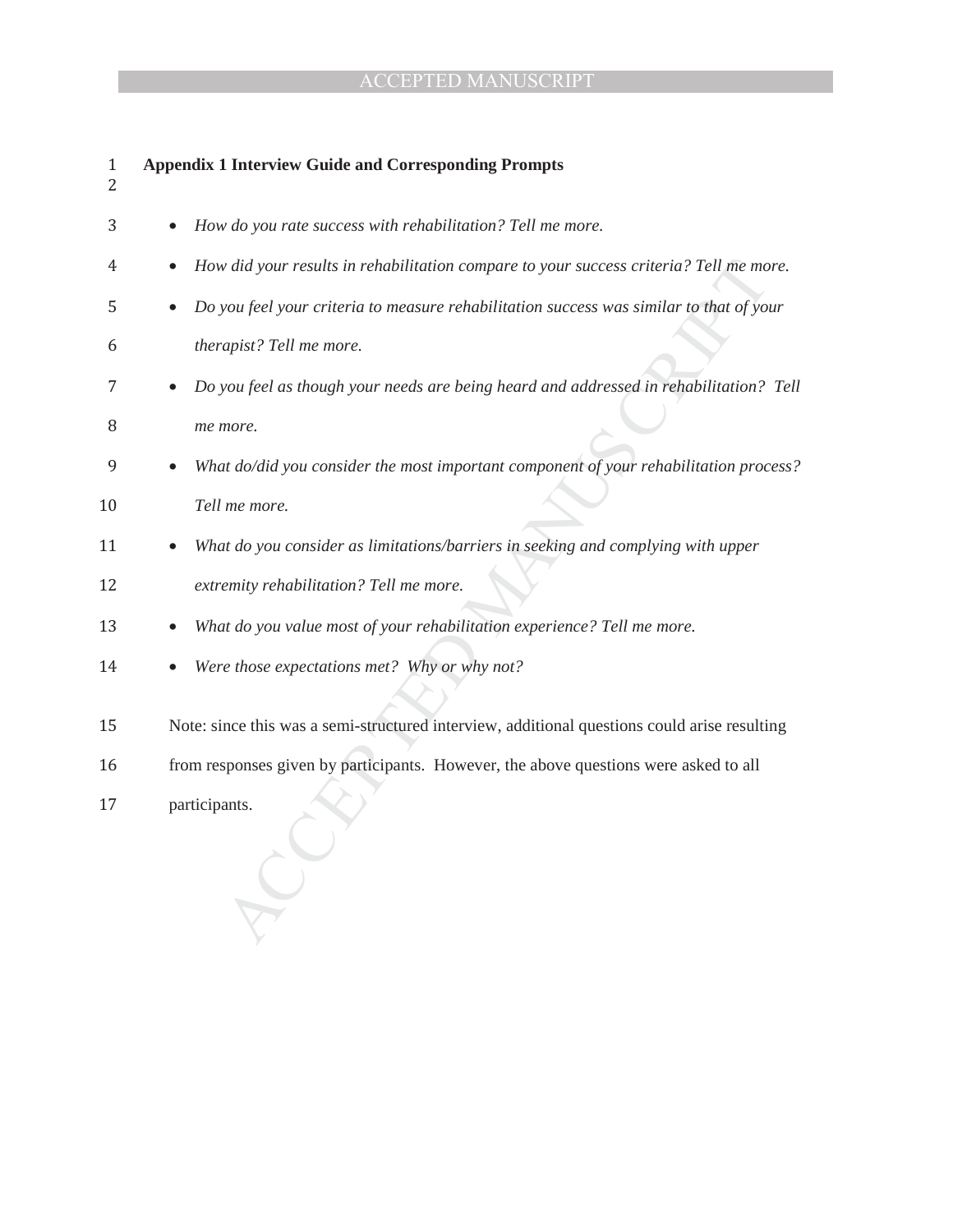#### ͳ **Supplemental Appendix S1 Essence (Deep Analysis): Representative Examples**

ʹ

| 3              | Following Colaizzi's phenomenological analysis, from 289 codes we derived 151 significant              |
|----------------|--------------------------------------------------------------------------------------------------------|
| $\overline{4}$ | statements. These led to 59 formulated meanings, providing 12 clusters of themes, yielding five        |
| 5              | common key themes and seven sub-themes, resulting in one essence "Back into life."                     |
| 6              | <b>Back Into Life</b>                                                                                  |
| 7              | The essence that emerged from the data was an overall picture of the participant's incongruence        |
| 8              | represented in a desire to move "back into life."                                                      |
| 9              | 1. The following descriptions illustrate the patient's desire to collaborate with a trusted therapist. |
| 10             | Trust in the therapist was a major factor affecting the patient's incongruence. Patients sought the    |
| 11             | knowledge of a dedicated therapist they could trust. Patients quickly realized if the therapist was    |
| 12             | into their care or not. When the patient perceived the therapist did not to care, patients tended to   |
| 13             | not follow through with therapeutic instruction. Patients were able to identify and contrast           |
| 14             | characteristics of a dedicated and a non-dedicated therapist. Dedicated therapists were described      |
| 15             | using positive attributes such as "intuitive," "adept," "personal," having a good "work ethic,"        |
| 16             | "wanting their patient to succeed," "spending time with the patient," to "listening to patient         |
| 17             | goals," and establishing an accurate diagnosis and treatment plan.                                     |
| 18             | One participant explained that her current therapist: "Actually takes the time to get to know you,     |
| 19             | to get to know your goals, to get to know what you want, what you need, and takes the time to          |
| 20             | learn your body. It's not any one-size-fits-all treatment. It's tailored to you and your specific      |
| 21             | needs, and goals from the therapy and what you hope to accomplish" [G].                                |
| 22             | Non-dedicated therapists were described as impersonal and unprofessional. Another participant          |
| 23             | thought a therapist took payment for therapy but did not spend time with him to ensure his             |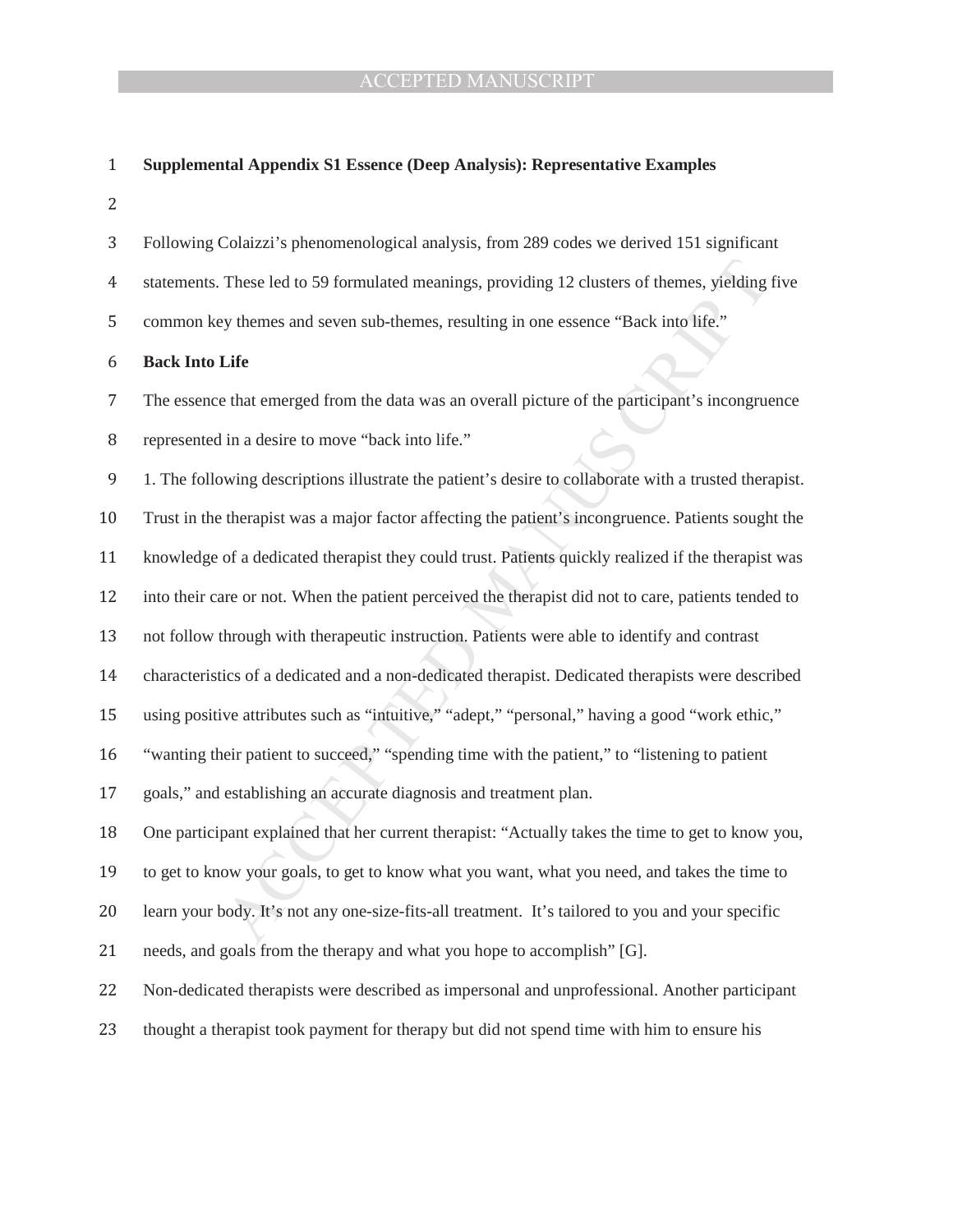| 24 | success: "They instruct you to do an exercise and then they walk away. They don't stay with you      |
|----|------------------------------------------------------------------------------------------------------|
| 25 | to make sure that you're staying on task. They're very impersonal" [J]. Another described            |
| 26 | unprofessional behaviors: "When the physical therapist is just there jabbering with somebody         |
| 27 | else, or they are there to just spend the day, and get a patient in and out, and they don't take the |
| 28 | interest, I don't feel they have succeeded that patient" [F].                                        |
| 29 | 2. Some respondents explained their incongruence by identifying feelings of ambivalence              |
| 30 | represented in the perceived dissonance between their views on factors considered important for      |
| 31 | treatment success and those of their therapists. This is in addition to the previously mentioned     |
| 32 | feelings of ambivalence in their beliefs about their illness or comparing themselves with other      |
| 33 | group members.                                                                                       |
| 34 | For example, one participant described the inconsistency between views of what was important         |
| 35 | for treatment success: "[My therapist] is excited when I get strength, when [my therapist]           |
| 36 | measures the strength I have in my hand. Whereas, I want feelings" [B], referring to the             |
| 37 | sensory return in her hand. Another respondent expressed some ambivalence toward incremental         |
| 38 | gains made in therapy: "A little, but, a little bit doesn't help me hold that wrench any             |
| 39 | betterThey feel better about these things, they had some progress but, in reality, that progress     |
| 40 | isn't squat, unless I can make a fist, and get back to normal" [C].                                  |
| 41 |                                                                                                      |
| 42 | "Back into life" represented being able to return to prior function, to physically accomplish        |
| 43 | tasks, and to return to work or sports. Participants viewed themselves as laymen and sought the      |
|    |                                                                                                      |

43 tasks, and to return to work or sports. Participants viewed themselves as laymen and sought the 44 knowledge of a dedicated therapist who they trusted to spend enough time with them, understood 45 what they valued as important, treated their injury, collaboratively made goals, and explained the 46 intervention to help them return to their routine, in the minimal required time. Moving "back into